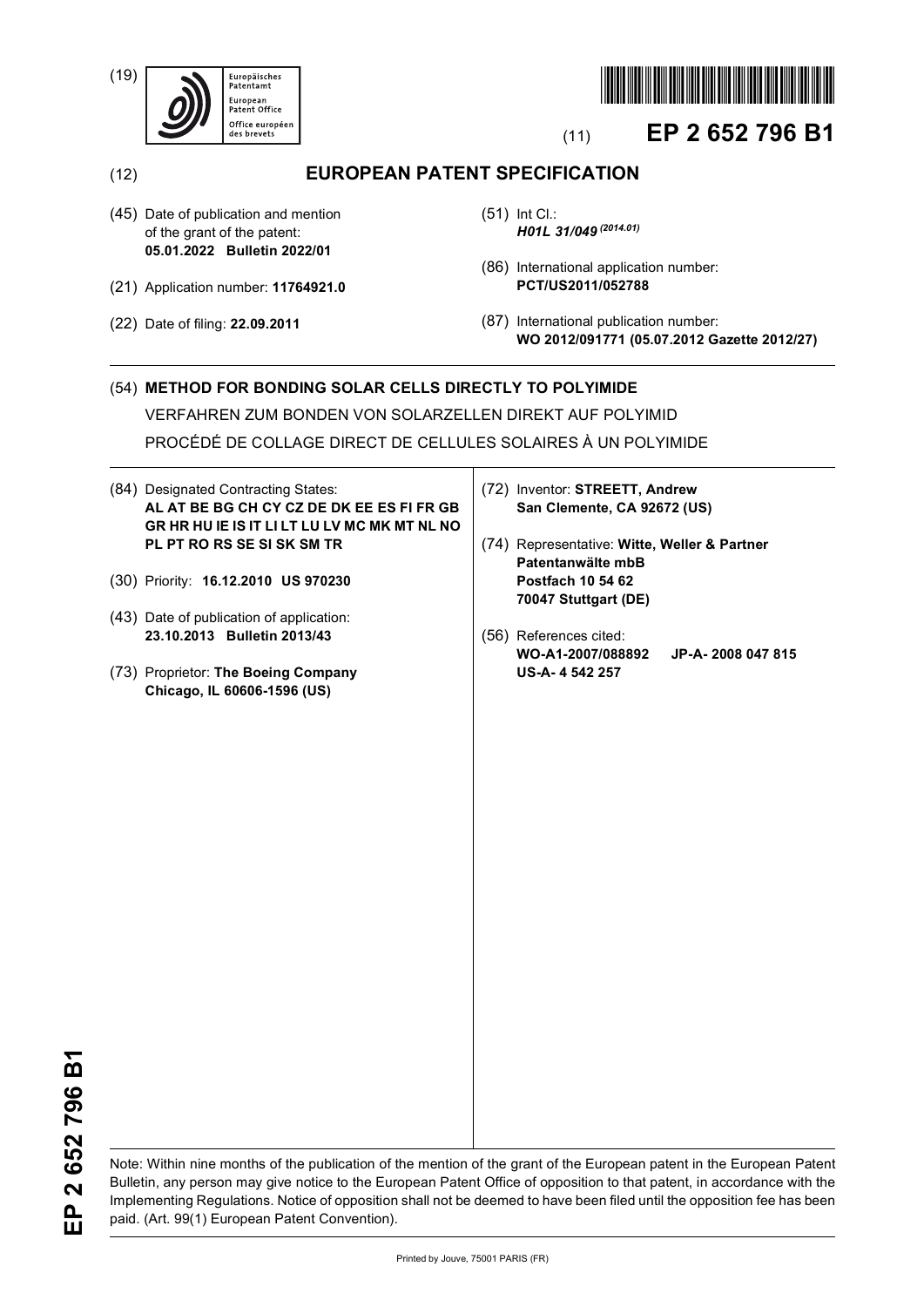*20*

*40*

*50*

*55*

## **Description**

#### FIELD

**[0001]** This application relates to solar cells and, more particularly, to methods of bonding a thermoplastic polyimide directly to a solar cell.

## BACKGROUND

**[0002]** JP 2008 047815 A discloses a unit module for a solar cell arrangement, wherein the unit module can be obtained from a wafer in which a polyimide film is laminated on at least one surface via a thermally fused layer made of a thermoplastic polyimide resin. The polyimide film comprises a tensile elastic modulus of not less than 4 GPa, and a linear expansion coefficient of not more than 12 ppm.

**[0003]** US 4,542,257 A discloses an integral solar cell panel and a method for manufacturing an integral solar cell panel. The integral solar cell panel comprises a plurality of interconnected solar cells attached to a fiberreinforced polyimide film substrate, wherein said solar cells are bonded to the surface of said polyimide film by the final curing of said polyimide.

**[0004]** As shown in FIG. 1, a spacecraft 10 includes a number of rigid solar panels 12, which are shown in their deployed position. Solar arrays 14 which may include hundreds or thousands of solar cells 16 bonded to each solar panel 12 are used to provide electrical power to drive a variety of spacecraft systems and to recharge its batteries. The spacecraft rotates the solar panels 12 so that they receive direct illumination from the sun 18 to increase efficiency.

**[0005]** The solar cells 16 include a flat photovoltaic wafer made from n-type or p-type crystalline semiconductor material, such as silicon, gallium-arsenide or germanium in or on which a thin surface layer of the opposite conductivity type is formed. The interface between the surface layer and the main region of the wafer defines a semiconductor junction. Illumination of the thin surface layer causes liberation of charge carriers, including electrons and holes in the region of the semiconductor junction, which migrate toward opposite surfaces to establish a potential across the solar cell.

**[0006]** The solar panel 12 has three primary functions. First, the panel provides a rigid support structure with sufficient axial and bending stiffness for carrying the solar cell array 14 through a dynamically active launch environment into orbit and positioning it to receive illumination. Secondly, the front surface of the solar panel 12 to which the cells are bonded is electrically inert so that the individual solar cells 16 are electrically isolated. Lastly, the solar panel 12 serves as a heat sink to the space facing side (opposite sun 18) for the solar cell array. The spacecraft 10 of FIG. 1 is a rigid array as described. Thin film solar arrays are also possible that utilize a different stowed structure during launch that is lighter and more

load efficient than the rigid panels, which might include a gossamer deployment structure that holds the solar cells out in space on the thin film solar array.

**[0007]** There are a number of important issues associated with solar panel design regardless of being a rigid array, a thin film array, or a flexible array. The heat sink capabilities of the substrate must be sufficient to cool the solar cell array to maintain power efficiency. The solar panel should have low and/or matched thermal expan-

*10 15* sion properties compared to the solar cells. The temperature on the illuminated side of the array can be as high as +70°C and can be as low as -180°C or lower for thin film arrays on the back surface, which faces deep space. Due to these thermal expansion properties, warping or damage of the solar panel can occur.

**[0008]** A paramount concern in solar panel design is weight. Existing spacecraft can have eight solar panels, four per side, where the structural constituents weigh approximately 10 lbs (4.5 kg) per panel. Currently, the cost of flying a spacecraft can be estimated as high as \$25,000 or more per pound over the lifetime of the spacecraft. Hence, the weight of the solar panel impacts the overall

*25* cost of operating a spacecraft. **[0009]** Solar cells are often supported by a graphite facesheet and an insulating layer facesheet that are bonded to the solar cell by a silicone-based adhesive called "RTV" adhesive. The cross-section of such solar cells, from top to bottom, typically include a solar cell CIC (coverglass, interconnects, cell), a layer of the RTV ad-

*30 35* hesive, an insulative layer facesheet (e.g., a DuPont™ Tedlar® polyvinyl fluoride (PVF) film or a polyimide such as a Dupont™ Kapton® polyimide film), and a graphite or Kevlar® facesheet on a honeycomb substrate. The RTV is acknowledged in the industry as a source of degradation over the life of the solar arrays. Attempts to reduce the degradation of the solar arrays include the develop-

ment of ultra low outgassing RTVs. **[0010]** RTVs have a coefficient of thermal expansion ("CTE") in the range of 100-200ppm/C. A Kapton<sup>®</sup> polyimide film has a CTE around 17-20ppm/C and some solar cells have CTEs around 3-8ppm/C. The mismatch in the CTEs between the solar cell, RTV adhesive, and Kapton® polyimide film is inherent in using this accepted adhesive as the standard adhesive for constructing solar arrays.

*45* One way to combat this mismatch has been to optimize the thickness of the RTV. But, increasing the thickness adds weight to the solar array, which depending upon the application intended for the solar array may be undesirable.

#### SUMMARY

**[0011]** According to an aspect of the present disclosure, a method is disclosed that includes constructing a solar cell panel by providing a solar cell that has a front side and a back side (the front side faces the sun during normal operation), heating a thermoplastic polyimide to at least its reflow temperature, flowing the thermoplastic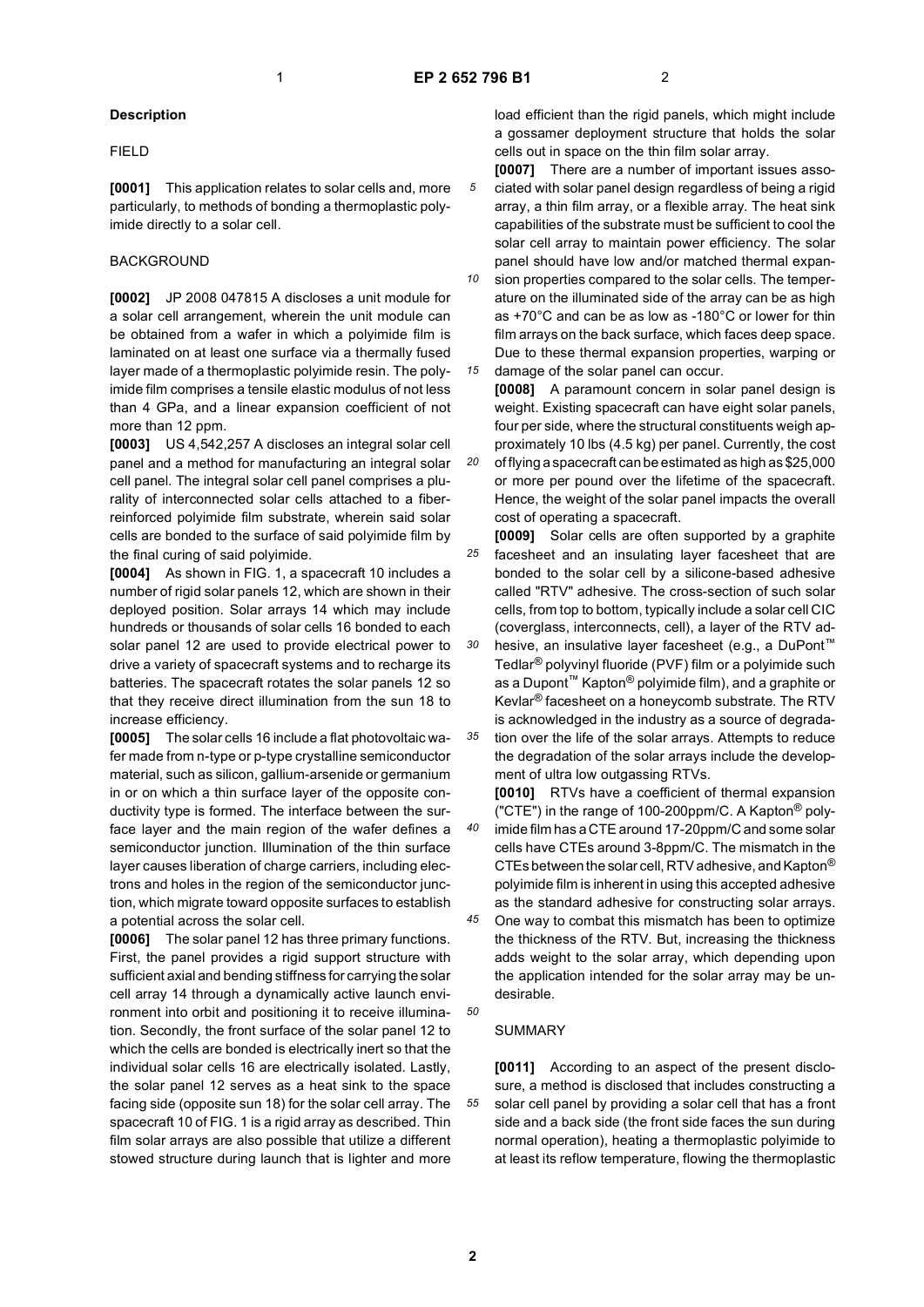polyimide onto the back side of the solar cell while heated to at least its reflow temperature, cooling the thermoplastic polyimide to a temperature below its reflow temperature to bond the thermoplastic polyimide directly to the solar cell, and bonding a substrate to the thermoplastic polyimide opposite the back side of the solar cell. The substrate comprises graphite, aramid-based material, carbon fibers, metal or metal alloys, and combinations thereof. The thermoplastic polyimide comprises: at least one diamine monomer and at least two dianhydride monomers, at least two diamine monomers and at least one dianhydride monomer, or at least two diamine monomers and two dianhydride monomers, wherein the diamine monomers are selected from 2.2bis[4-(4aminophenoxy)phenyl]-hexafluoropropane and 4,4'-diaminobenzanilide and the dianhydride monomers are selected from 4,4'-(hexafluoroisopropylidene)diphthalicanhydride and 3,3',4,4'-biphenyltetracarboxylic acid dianhydride. The thermoplastic polyimide has a coefficient of thermal expansion of  $\pm$  1%-5% of a coefficient of thermal expansion of the solar cell. The direct bonding of the thermoplastic polyimide to the solar cell is accomplished without an adhesive such as RTV adhesives. The methods may be used on thin film folded or flexible solar arrays, therefore the same benefits would be provided to rigid and flexible solar arrays. In particular, the elimination of the RTV adhesives reduces the overall weight of the solar arrays and reduces the disparity in CTE values for adjacent layers, which ultimately reduces the thermal stresses during thermal cycles of the solar arrays and provides for an increased life span of the arrays.

**[0012]** Advantageously the method further comprises providing a plurality of solar cells, electrically connecting each of the plurality of solar cells to at least one other solar cell forming an array.

**[0013]** Preferably the thermoplastic polyimide has a coefficient of thermal expansion that substantially matches a coefficient of thermal expansion of the solar cell.

**[0014]** Preferably the coefficient of thermal expansion of the solar cell is about 3 to 8 ppm/°C.

**[0015]** Preferably the reflow temperature is greater than about 300°C and less than about 400°C.

**[0016]** Preferably the heating includes heating the thermoplastic polyimide to about 300°C to about 375°C. **[0017]** Preferably the cooling of the thermoplastic polyimide includes cooling to an ambient temperature.

**[0018]** Preferably the method further comprises providing the thermoplastic polyimide as a polyimide sheet, and placing the polyimide sheet on the solar cell before heating, flowing, and cooling the thermoplastic polyimide.

**[0019]** The substrate is bonded to the thermoplastic polyimide without an adhesive.

**[0020]** Preferably bonding the substrate to the thermoplastic polyimide includes applying heat and pressure thereto after the cooling step.

**[0021]** Preferably the method further comprises placing the substrate on the thermoplastic polyimide prior to cooling the thermoplastic polyimide.

Preferably the substrate is a composite material

*5* **[0022]** Preferably the back side of the solar cell includes a metal or ceramic.

**[0023]** Preferably the method further comprises electrically connecting a harness to the back side of the solar cell before flowing the thermoplastic polyimide, the har-

*10* ness being connectable to another solar cell, solar cell panel, or harness.

**[0024]** According to another aspect of the present disclosure a solar cell panel is provided. The solar cell panel comprises: a solar cell having a front side and a back

*15* side, the front side of the solar cell facing the sun during normal operation; a thermoplastic polyimide bonded directly on the back side of the solar cell; and a substrate bonded to the thermoplastic polyimide opposite the back side of the solar cell. The substrate comprises graphite,

*20* aramid-based material, carbon fibers, metal or metal alloys, and combinations thereof. The thermoplastic polyimide comprises: at least one diamine monomer and at least two dianhydride monomers, at least two diamine monomers and at least one dianhydride monomer, or at

*25 30* least two diamine monomers and two dianhydride monomers, wherein the diamine monomers are selected from the group consisting of 2,2-bis[4-(4-aminophenoxy)phenyl]-hexafluoropropane and 4,4'-diaminobenzanilide, and combinations thereof, and wherein the dianhydride monomers are selected from the group consisting of

*35* 4,4'-(hexafluoroisopropylidene)di-phthalicanhydride and 3,3',4,4'-biphenyltetracarboxylic acid dianhydride, and combinations thereof. The thermoplastic polyimide has a coefficient of thermal expansion of  $\pm$  1%-5% of a coefficient of thermal expansion of the solar cell..

**[0025]** According to a further aspect of the present disclosure a modular cell array is provided. The modular cell array comprises the solar cell panel.

**[0026]** The method includes bonding a substrate directly to the thermoplastic polyimide opposite the solar cell. This bonding step may occur subsequent to the flowing and cooling of the thermoplastic polyimide.

**[0027]** The features, functions, and advantages that have been discussed can be achieved independently in various embodiments or may be combined in yet other embodiments, further details of which can be seen with reference to the following drawings and description.

## BRIEF DESCRIPTION OF THE DRAWINGS

#### **[0028]**

*40*

*45*

*50*

*55*

FIG. 1 is a perspective view of a spacecraft with solar panels in a deployed position.

FIG. 2 is a cross-sectional illustration of one embodiment of a solar cell panel having a solar cell directly laminated to a thermoplastic polyimide.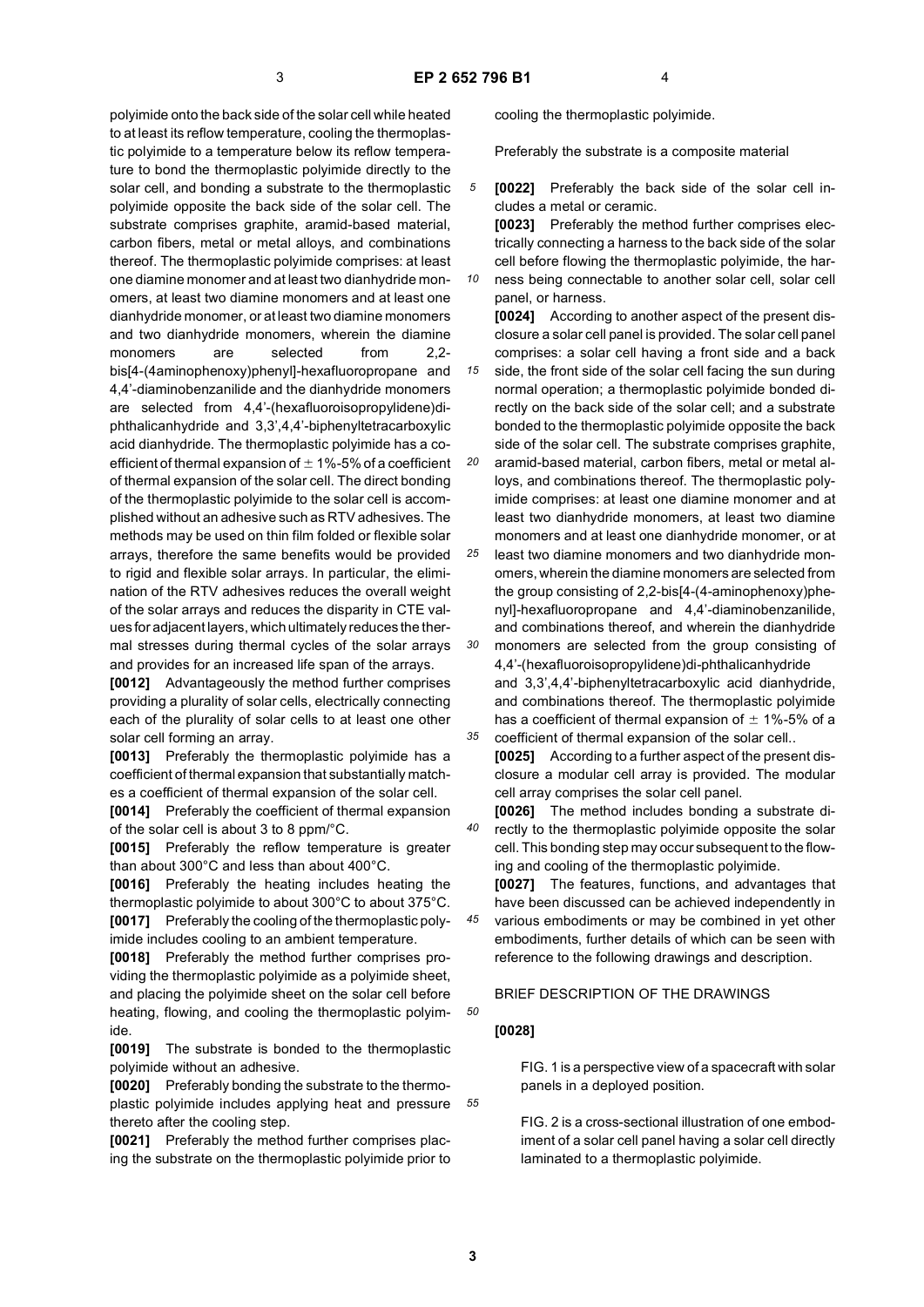FIG. 3 is a cross-sectional illustration of one embodiment of a solar cell panel having a solar cell directly laminated to a support structure by a thermoplastic polyimide.

FIG. 4 is a perspective and exploded view of rigid solar cell panel of FIG. 3

FIG. 5 is a cross-sectional illustration of one embodiment of a solar cell panel having a harness embedded in the thermoplastic polyimide.

FIG. 6 is a cross-sectional illustration of another embodiment of a solar cell panel having a harness embedded in the thermoplastic polyimide.

FIG. 7 is a flow chart of one embodiment of a method disclosed herein.

FIG. 8 is a flow chart of another embodiment of a method disclosed herein.

## DESCRIPTION

**[0029]** The following detailed description will illustrate the general principles of the invention, examples of which are additionally illustrated in the accompanying drawings. In the drawings, like reference numbers indicate identical or functionally similar elements.

**[0030]** Referring to FIG. 2, an example of a solar cell panel, generally designated 100, is illustrated in crosssection. The solar cell panel 100 includes a solar cell 112 having a front side 111 and a back side 113 with a thermoplastic polyimide 114 directly bonded to the back side 113 of the solar cell 112 (without an adhesive). In normal operation, the front side 111 of the solar cell 112 faces the sun and the thermoplastic polyimide 114 acts as an insulating layer within the solar cell panel 100. As shown in FIG. 2, solar cell panel 100 does not include a substrate or facesheet beneath the polyimide. In this example, panel 100 is suitable for inclusion in a flexible array.

**[0031]** In an embodiment, panel 100 includes a substrate as shown in FIG. 3 and be suitable for inclusion in a rigid array. Referring to FIG. 3, a solar cell panel, designated 100' and illustrated in cross-section, is shown that has a solar cell 112 with a thermoplastic polyimide 114 directly bonded to the back side 113 and that has a substrate 116 directly bonded to the thermoplastic polyimide 114 opposite the solar cell 112. The thermoplastic polyimide 114 has a first major surface 118 and a second major surface 120 with the first major surface 118 laminated to the solar cell 112 and the second major surface 120 laminated to the substrate 116. Similarly to FIG. 2, no adhesives are used between any of the layers of solar cell panel 100'. Instead, the thermoplastic polyimide 114 acts as an insulating layer and as an adherent to bond the components of the solar cell panel 100' together. **[0032]** The elimination of the adhesive between the solar cell 112 and the polyimide 114 and between the polyimide 114 and the substrate 116, if present, reduces the mass of the solar panel and reduces its manufacturing cycle, which can provide higher production volume with lower production costs. The elimination of the adhesive

may reduce the overall mass of a rigid solar array by about 6-10% and the mass of a flexible array by about 33-38%. Eliminating the RTV adhesives also improves the solar array by providing adjacent layers (the solar cell

*10 15* and the polyimide) that have CTEs that are more closely aligned (i.e., that have less disparity between them). Having the polyimide directly bonded to the solar cell decreases fatigue during thermal cycling, increases thermal and power efficiency of the solar panel, and enables mul-

*20* tiple terrestrial, aeronautical, and aerospace applications. A further benefit of bonding the solar cell 112 directly to the polyimide 114 is a more direct thermal path for the solar cell 112, which reduces the temperature of the solar cell 112 and inversely increases the efficiency thereof.

**[0033]** The solar cell 112 of FIGS. 2 and 3 may be any type of solar cell. In one embodiment, the solar cell 112 has a backside 113 that includes a metal or ceramic (i.e. silicon (Si), germanium (Ge), gallium arsenide (GaAs)).

*25* The metal or ceramic may cover the entire backside 113 of the solar cell 112 for more uniform bonding to the polyimide layer 114. In another embodiment, the metal or ceramic may covers only part of the backside 113. The metal may include, but is not limited to, silver, gold, and/or

*30* zinc. "Metal" as used herein includes metals or metal alloys or compounds or composites including at least one metal or metal alloy.

*35* **[0034]** The type of solar cell 112 that the polyimide is directly bonded to is generally not limited. Suitable solar cells include advanced triple junction solar cells, singlejunction or multi-junction or multicrystalline silicon solar cells, dual-junction solar cells, inverted metamorphic (IMM) solar cells, amorphous silicon solar cells, organic or inorganic solar cells, CIGS solar cells, single junction

*40* GaAs solar cell, and CdTe solar cells, and hereinafter developed solar cells. **[0035]** In one embodiment, the solar cells may have a CTE of about 3 to 8 ppm/°C depending on the tempera-

*45* ture. **[0036]** In one embodiment, the thermoplastic polyimide has a CTE that substantially matches the CTE of the solar cell. Substantially matched CTEs provide a superior solar cell panel that has improved longevity because it

*50* will experience less fatigue during thermal cycling. To be substantially matched the CTE of the polyimide is  $\pm$ about 1%-5% of the CTE value of the solar cell in the embodiments. For example, if the solar cell has a CTE of 8 ppm/°C, then the CTE of the polyimide is 8 ppm/°C  $± 0.08-0.4$  ppm/C.

*55* **[0037]** The thermoplastic polyimide may have a CTE of about 3 to 8 ppm/°C. In one embodiment, the solar cell has a CTE of about 3 ppm/°C and the thermoplastic polyimide has a CTE of about 3 ppm/°C. In another embod-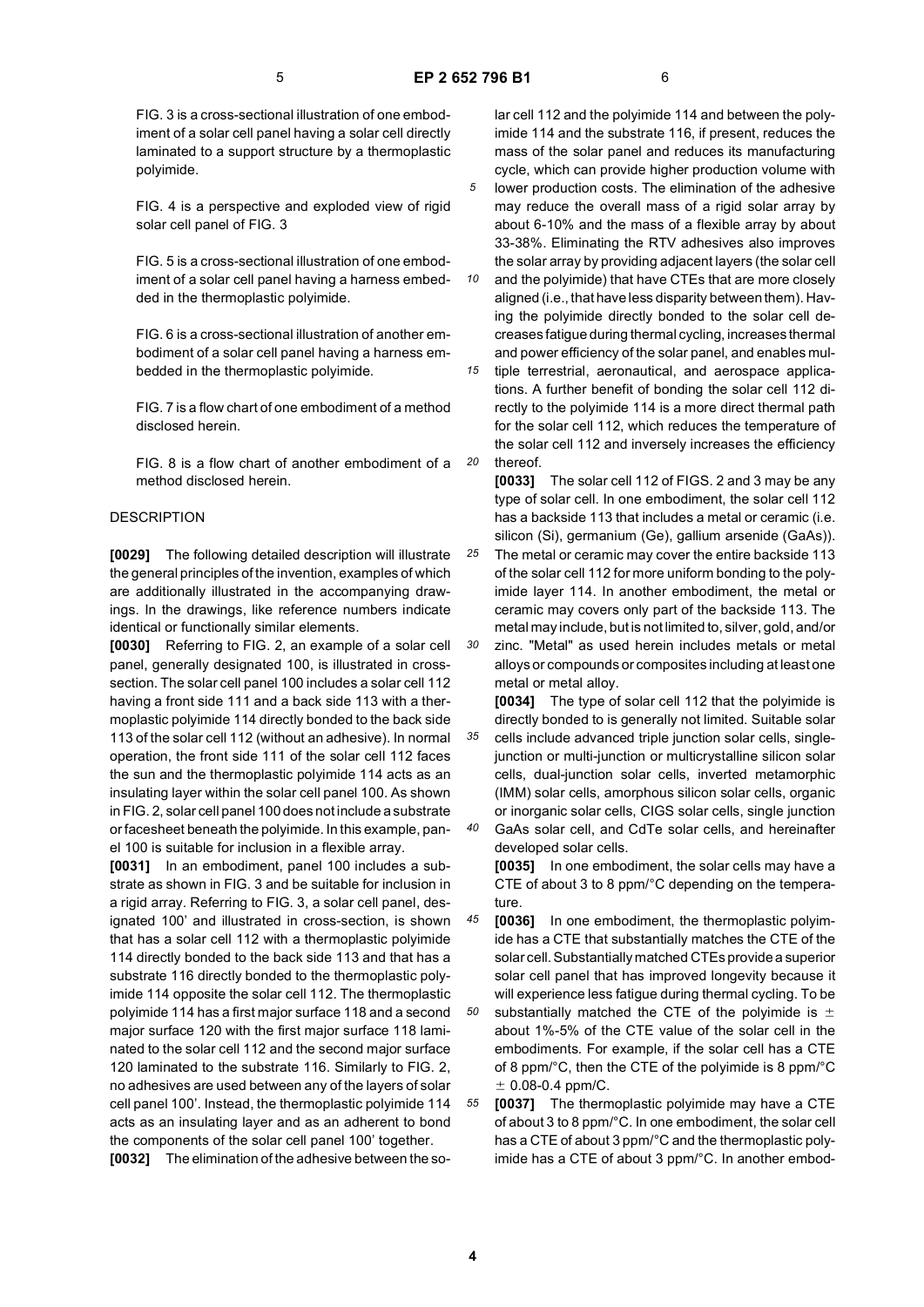iment, the solar cell has a CTE of about 4 ppm/°C and the thermoplastic polyimide has a CTE of about 4 ppm/°C. In another embodiment, the solar cell has a CTE of about 5 ppm/°C and the thermoplastic polyimide has a CTE of about 5 ppm/°C. In another embodiment, the solar cell has a CTE of about 6 ppm/°C and the thermoplastic polyimide has a CTE of about 6 ppm/°C. In another embodiment, the solar cell has a CTE of about 7 ppm/°C and the thermoplastic polyimide has a CTE of about 7 ppm/°C. In another embodiment, the solar cell has a CTE of about 8 ppm/°C and the thermoplastic polyimide has a CTE of about 8 ppm/°C.

**[0038]** The thermoplastic polyimides may also be characterized as being reflowable and have a reflow temperature of about 300°C or greater, but below a temperature that would liquefy or decompose the thermoplastic polyimide and/or a temperature that would damage the selected solar cell (typically greater than 400°C). In one embodiment, the reflow temperature of the thermoplastic polyimide is at or between about 300°C to about 375°C. In another embodiment, the reflow temperature of the thermoplastic polyimide is at or between about 315°C to about 350°C. A reflowable thermoplastic polyimide allows flexibility in the design of solar panels and solar arrays because the thermoplastic polyimide can be flowed to and/or over irregular shapes. It also enables fabrication of layers of uniform or non-uniform thickness.

**[0039]** The thermoplastic polyimides may also be characterized as being insulative. Suitable insulative thermoplastic polyimides for solar panel applications may have a dielectric strength of about or greater than 1000 V/mil. In one embodiment, the insulative thermoplastic polyimides may have a dielectric strength of about or greater than 1800 V/mil or 2000 V/mil.

**[0040]** Once bonded to the solar cell, the thermoplastic polyimide may be present as a layer having a thickness of about  $\frac{1}{2}$  mil (0.0005 in) to about 10 mil (0.01 in). In one embodiment, the thickness of the thermoplastic polyimide layer may be about 1 mil (0.001 in) to about 2 mil (0.002 in).

**[0041]** In one embodiment, the thermoplastic polyimide may be a Novastrat® polyimide available from Man-Tech SRS Technologies, Inc. of Huntsville, Alabama. The Novastrat® polyimide product line provides polyimides with adjustable CTEs. The Novastrat® polyimide may be adjusted to exhibit CTEs between -16 ppm/°C and 53 ppm/°C, including 0 ppm/°C, 10 ppm/°C, 17 ppm/°C, and 25 ppm/°C corresponding with CTE matches of graphite/epoxy, carbon steel, copper, and aluminum (respectively). The thermoplastic polyimides is a polyimide composition comprising a combination of diamine and dianhydride components that are specifically engineered to have a desired property, such as a CTE. In one embodiment, the polyimide composition comprises at least one diamine monomer and at least two dianhydride monomer types, said polyimide composition engineered to have a desired property by varying the molar ratio of the at least two dianhydride components with respect to one another. In an alternate embodiment, the polyimide composition comprises at least two diamine monomer types and at least one dianhydride monomer, said polyimide composition engineered to have a desired property by varying the molar ratio of the at least two

diamine components with respect to one another. In yet another embodiment, the polyimide composition comprises at least two diamine monomer types and at least two dianhydride monomer types, said polyimide compo-

*10 15* sition engineered to have a desired property by varying the molar ratio of the at least two dianhydride components with respect to one another, by varying the molar ratio of the at least two diamine components with respect to one another or by varying the molar ratio of the at least two dianhydride components with respect to one another and

varying the molar ratio of the at least two diamine components with respect to one another.

*20* **[0042]** The diamine and dianhydride components may be any diamine or dianhydride components that are known in the art. The diamine monomers are 2,2 bis[4-(4aminophenoxy)phenyl]-hexafluoropropane (BDAF) or 4,4'-diaminobenzanilide (DABA) or combinations of the foregoing and the dianhydride monomers are 4,4'-(hexafluoroisopropylidene)di-phthalicanhydride (6-

*25 30* FDA) and 3,3',4,4'-biphenyltetracarboxylic acid dianhydride (s-BDPA) or combinations of the foregoing. In one embodiment, increasing the mole percentage of BDAF in a polyimide composition comprising DABA (89 to 50 mole %) and s-BPDA as the dianhydride (100 mole %)

increases the CTE value (determined at 25 to 200°C) of the polyimide composition from - 15.1 ppm/K (11 mole % BDAF) to 26.6 ppm/K (50 mole % BDAF). In another embodiment, increasing the mole percentage of 6-FDA in a polyimide composition comprising DABA (100 mole

*35 40* %) and s-BPDA (89 and 55 mole %) increases the CTE value (determined at 25 to 200°C) of the polyimide composition from -16.5 ppm/K (11 mole % 6-FDA) to 12.3 ppm/K (45 mole % 6-FDA). In another embodiment, increasing the mole percentage of 6-FDA in a polyimide composition comprising DABA (67 mole %), BDAF (33

mole %) and s-BPDA (11 to 33 mole %) increases the CTE value (determined at 25 to 200°C) of the polyimide composition from 15.6 ppm/K (11 mole % 6-FDA) to 31.8 ppm/K (33 mole % 6-FDA). In yet another embodiment,

*45 50* increasing the mole percentage of BDAF in a polyimide composition comprising DABA (100 and 67 mole %), s-BPDA (89 mole %) and 6-FDA (89 mole %) increases the CTE value (determined at 25 to 200°C) of the polyimide composition from -16.5 ppm/K (0 mole % BDAF) to 15.6 ppm/K (33 mole % 6-FDA).

*55* **[0043]** The polyimide compositions may be prepared as is generally known in the art (for example, see U.S. Pat. Nos. 3,179,630 and 3,179,634, "Polyimides-Thermally Stable Polymers", Plenum Publishing (1987), "Synthesis and Characterization of Thermosetting polyimide Oligomers for Microelectronics Packaging, Dunson D. L., (Dissertation submitted to faculty of the Virginia Polytechnic Institute and State University, Apr. 21, 2000) and as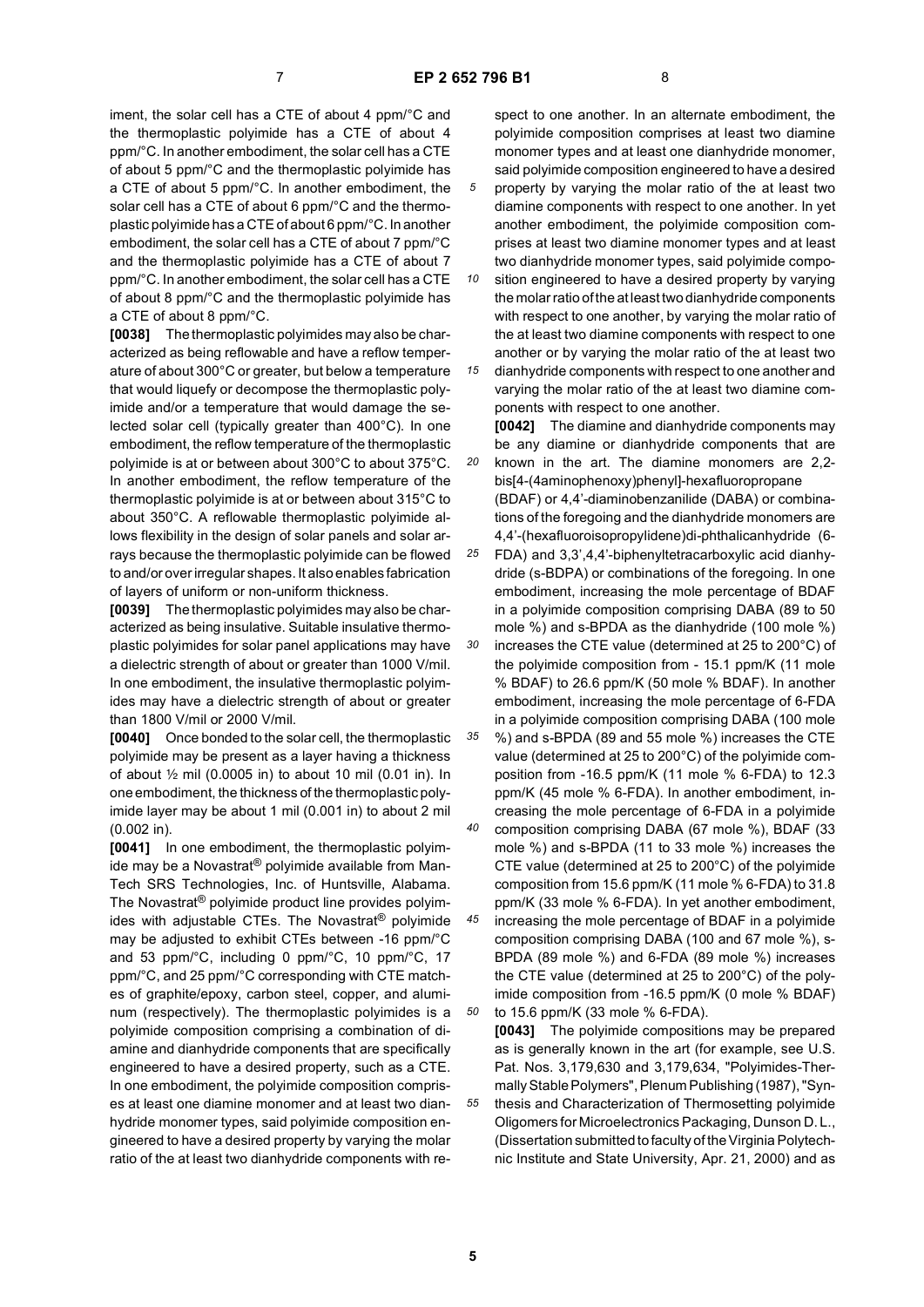described in as described in U.S. Published Patent Application No. 2008/0214777 to Poe (assigned to SRS Technologies).

**[0044]** The thermoplastic polyimides may be a bulk source that is heated to its reflow temperature and poured over the solar cells to form a polyimide layer. Alternately, the thermoplastic polyimides may be a polyimide sheet that may be laid onto the solar cells and heated to a reflow temperature such that the polyimides flows onto and/or over the solar cells. The "sheet" may come in many different forms, for example but not limited thereto, a mesh or scrim, strips, or a film having a uniform or non-uniform major surface. The thermoplastic polyimide sheet may be "B-stage" cured such that the polyimide is handleable as a sheet, but is still reflowable once heated to the reflow temperature of the particular polyimide.

**[0045]** Substrate 116 may be any suitable material and hereinafter developed material for aerospace, aeronautical, and/or terrestrial applications. Depending upon the application, the properties of the substrate may vary. In aerospace applications, for example, a suitable substrate may be a one that provides high stiffness and is light weight. When the substrate 116 is present and provides stiffness, a rigid solar array may be formed using a plurality of solar cell panels, such as solar cell panel 110'. In aeronautical applications, a suitable substrate may be any material suitable for the skin of an aircraft or other aeronautical apparatus or device. In terrestrial applications, a suitable substrate may be one that draws heat away from the solar cells. The substrate may also provides a solid surface for mounting the solar cell-polyimide composite thereto and/or into a solar array.

**[0046]** The substrate 116 is or includes graphite, aramid-based materials, carbon fiber materials, metal or metal alloys, and/or composites containing one or more of these materials. In one example where the solar cell panel is for an aerospace application, the substrate may be or include graphite and/or aramid-based materials. In one example where the solar cell panel is for an aeronautical application, the substrate may be or include graphite, aramid-based, carbon fiber and/or aluminum metal or metal alloy materials. In another example for an aeronautical application, the substrate may be or include a composite material, for example, a carbon fiber/epoxy composite or a ceramic composite. In one example where the solar cell panel is for a terrestrial application, the substrate may be or include copper and/or aluminum metals or metal alloys.

**[0047]** In another embodiment, as shown in FIG. 4, a solar panel 110' includes the polyimide 114 bonded to a substrate 116, which may be a honeycomb composite substrate. The honeycomb composite substrate 116 may include a facesheet 132 and a honeycomb core 130 that are co-cured, laminated, or directly bonded to the polyimide layer 114. In one embodiment, a graphite or an aramid-based material is the facesheet 132 of the honeycomb composite substrate 116. The honeycomb core 130 functions as a heat sink and stiffener structure. As

used herein the term honeycomb refers to any non-solid pattern. The preferred pattern has hexagonal, i.e. "honeycomb", shaped cells. Alternately, the pattern could be squares or some other geometric shape. The core is preferably formed from a light weight, high thermally conduc-

tive material such as aluminum. **[0048]** Now turning to FIGS. 5-6, the solar cells 112 may be interconnected to at least one other solar cell by traditional interconnections. In addition or as an alterna-

*10* tive to the solar cell interconnections, the solar cell panels, generally designated 120 and 120' in FIGS. 5-6 may include at least one embedded harness 122, 123, respectively, for interconnecting the solar cells and/or solar cell panels to one another. Solar cell panel 120 (FIG. 5)

*15* is similar to solar cell panel 100 of FIG. 2 except that a harness 122 is included. The harness 122 is embedded in the polyimide layer 114 such that the harness is in electrical contact with the solar cell 112. The harness 122 may include first leads 124 that extend through the poly-

*20* imide layer 114 and exit a major surface of the polyimide 114 or the panel 120 opposite the solar cell 112. In another embodiment, second leads 126 may be present that extend out of an edge (left or right side relative to the illustration on the page) of the polyimide layer 114.

*25 30* In another embodiment, the harness 122 may include both the first and second leads 124, 126. While two leads have been illustrated for each of the first leads 124 and the second leads 126, the harness is not limited thereto. One of skill in the art will appreciate that any number of

leads may be appropriate for connecting a plurality of solar cells 112 and/or solar panels 120 together.

**[0049]** The harness 122 of FIG. 5 may have any shape or configuration that allows for embedding the harnesses in the thermoplastic polyimide 114 or for flowing the thermoplastic polyimide around the harness 122 and over the solar cell 112. For example, the harness 122 may be in the form of a mesh or scrim that has leads such as leads 124, 126 extending therefrom. The harness 122 may be a flat flexible copper or aluminum harness or other thin wire harness materials/alloys. The material for

the harness is preferably selected to be substantially CTE matched to the CTE values of the solar cell and/or the thermoplastic polyimide.

*45 50 55* **[0050]** Now referring to FIG. 6, solar cell panel 120' is similar to solar cell panel 100' of FIG. 3 having substrate 116, but including harness 123. Similar to harness 122 of FIG.5, harness 123 in FIG. 6 is embedded in the polyimide layer 114 such that the harness 123 is in electrical contact with the solar cell 112. The harness 123 may include first leads 124 that exit a major surface of the substrate 116 opposite the solar cell 112, second leads 126 that extend out of an edge (left or right side relative to the illustration on the page) of polyimide layer 114, and/or third leads 128 exiting or extending out of an edge of the substrate 116. The position of the leads 124, 126, and 128 are not limited and may be anywhere along the edge of polyimide 114 for leads 126, 128 and anywhere along the major surface of the substrate 116 for leads

*35*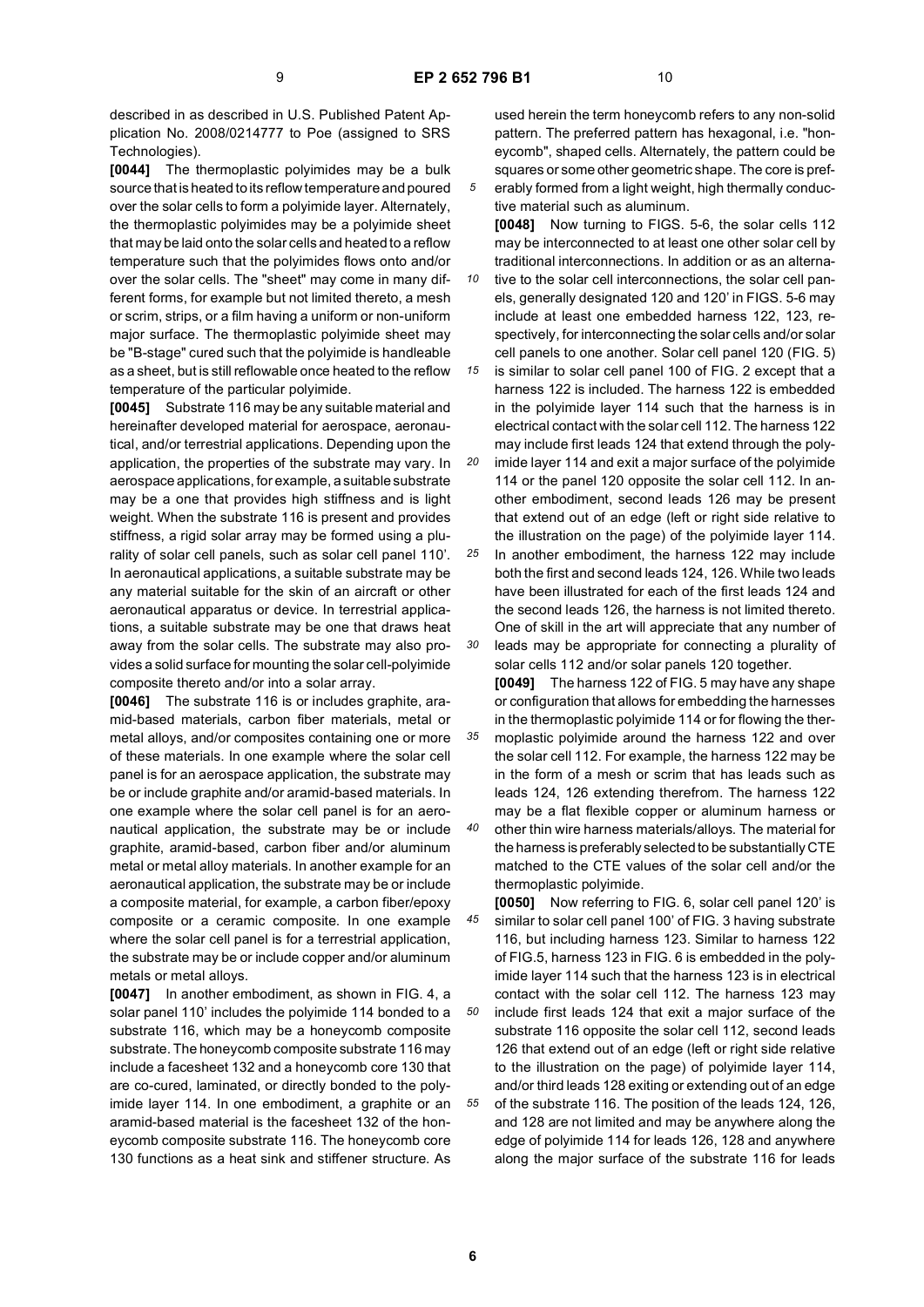124. While two leads have been illustrated for each of first leads 124, second leads 126, and third leads of harness 123, the harness is not limited thereto. One of skill in the art will appreciate that any number of leads may be appropriate for connecting a plurality of solar cells 112 and/or solar cell panel 120' together.

**[0051]** Similarly to harness 122, harness 123 may have any shape or configuration that allows for embedding the harnesses in the thermoplastic polyimide 114 or for flowing the thermoplastic polyimide around the harness 123 and over the solar cell 112. For example, the harness 123 may be in the form of a mesh or scrim that has leads such as leads 124, 126 extending therefrom. The harness 123 may be a flat flexible copper or aluminum harness or other thin wire harness materials/alloys.

**[0052]** In the present invention, to make repairs easier and to minimize cost, the solar cell panels may be formed in modular units having from one solar cell to about 20 solar cells bonded together by the thermoplastic polyimide. In one embodiment, the modular unit includes one to eight solar cells. Accordingly, the modular unit may include eight solar cells, seven solar cells, six solar cells, five solar cells, four solar cells, three solar cells, two solar cells, or one solar cell. In an array having hundreds of solar cells, when one modular unit is damaged or defective it may be replaced. The harnesses described above can provide connectability for the modular units that also contributes to the replaceability thereof.

**[0053]** Referring now to FIG. 7, a flow chart is shown that depicts a method 200 of constructing solar cell panels having the following steps: step 202 - providing a solar cell that has a front side and a back side where the front side faces the sun during normal operation; step 204 heating a thermoplastic polyimide to at least its reflow temperature; step 206 - flowing the thermoplastic polyimide onto the back side of the solar cell; step 208 - cooling the thermoplastic polyimide to a temperature below its reflow temperature to bond the thermoplastic polyimide directly to the solar cell. The solar cell provided may be any type of solar cell, as described above.

**[0054]** Step 204 may include heating the thermoplastic polyimide to a reflow temperature of greater than about 300°C, but below a temperature that would liquefy or decompose the thermoplastic polyimide and/or a temperature that would damage the selected solar cell. As such, the temperatures may vary depending upon the melting, or reflow, temperature of the thermoplastic being used. For example, appropriate thermoplastics may have melting points ranging from about 100°C to about 400°C, and the temperature for the heating step may vary from about 100°C to about 400°C. In one embodiment, the reflow temperature of the thermoplastic polyimide is at or between about 300°C to about 375°C. Accordingly, step 204 includes heating to a temperature at or between about 300°C to about 375°C. In another embodiment, the reflow temperature of the thermoplastic polyimide is at or between about 315°C to about 350°C. In addition, the thermoplastic should have a reflow temperature

above temperatures at which the solar cell panel may be subsequently processed and/or used. In this manner, the thermoplastic may not reflow subsequent to attachment. **[0055]** It is understood that the heating step 204 may be performed in or by any suitable apparatus or mechanisms for controlling the heat applied to the thermoplastic polyimide. In one embodiment, the heating step may be performed by an oven, microwave or other forms of radiation, a hot water bath, or other apparatus or methods.

*10* The application of pressure is generally not necessary for the steps of method 200 and as such the steps may be performed at ambient pressure. If changing or controlling the pressure is desired, it may be applied by any suitable means.

*15 20* **[0056]** The step 206 of flowing the thermoplastic polyimide may be by any known or herein after developed mechanism or method. In one embodiment, a solar cell, plurality of solar cells, and/or sheet of solar cells may be placed on a casting table (optionally treated with a release agent) with the back side of the solar cells facing

up and the thermoplastic polyimide after being heated to a reflow temperature may be poured or flowed over the solar cells. The thermoplastic polyimide is then cooled to ambient temperature. Thereafter, the solar panel(s)

*25* may be removed from the casting table. In another embodiment, the solar cell, plurality of solar cells, and/or sheet of solar cells may be suspended or transported for continuous or discontinuous application of the flowable thermoplastic polyimide using known or herein after de-

*30* veloped coating techniques. After coating the solar cell(s) with the flowable thermoplastic polyimide, the polyimide is allowed to cool to ambient temperature.

**[0057]** As a result of carrying out steps 202 to 208, a solar cell panel having a cross section similar to that depicted in FIG. 2 is formed. These solar cell panels may be included in a flexible array of solar panels.

**[0058]** In order to provide a rigid array, the method 200 includes the step 210 of bonding a substrate to thermoplastic polyimide opposite the back side of the solar cell.

*40* Step 210 may be performed subsequent to the bonding of the thermoplastic polyimide to the solar cell (steps 204 through 206) or contemporaneously therewith. If bonded subsequently, step 210 may include the application of heat and pressure to bond the substrate to the thermo-

*45* plastic polyimide. It is understood that the bonding step 210 may be performed in or by any suitable apparatus or mechanisms, including but not limited to an autoclave or other similar apparatus for controlling the heat and pressure applied to the solar cell and polyimide. In one

*50 55* embodiment, the heating step may be performed by an oven, a hot water bath, microwaves or other forms of radiation, or other apparatus or methods. If the substrate is bonded contemporaneously with the solar cell, the substrate may be placed on the thermoplastic polyimide prior to the cooling step 208, preferably after the flowing step 206.

**[0059]** Still referring to FIG. 7, the solar cell provided in step 202 may include a harness electrically connected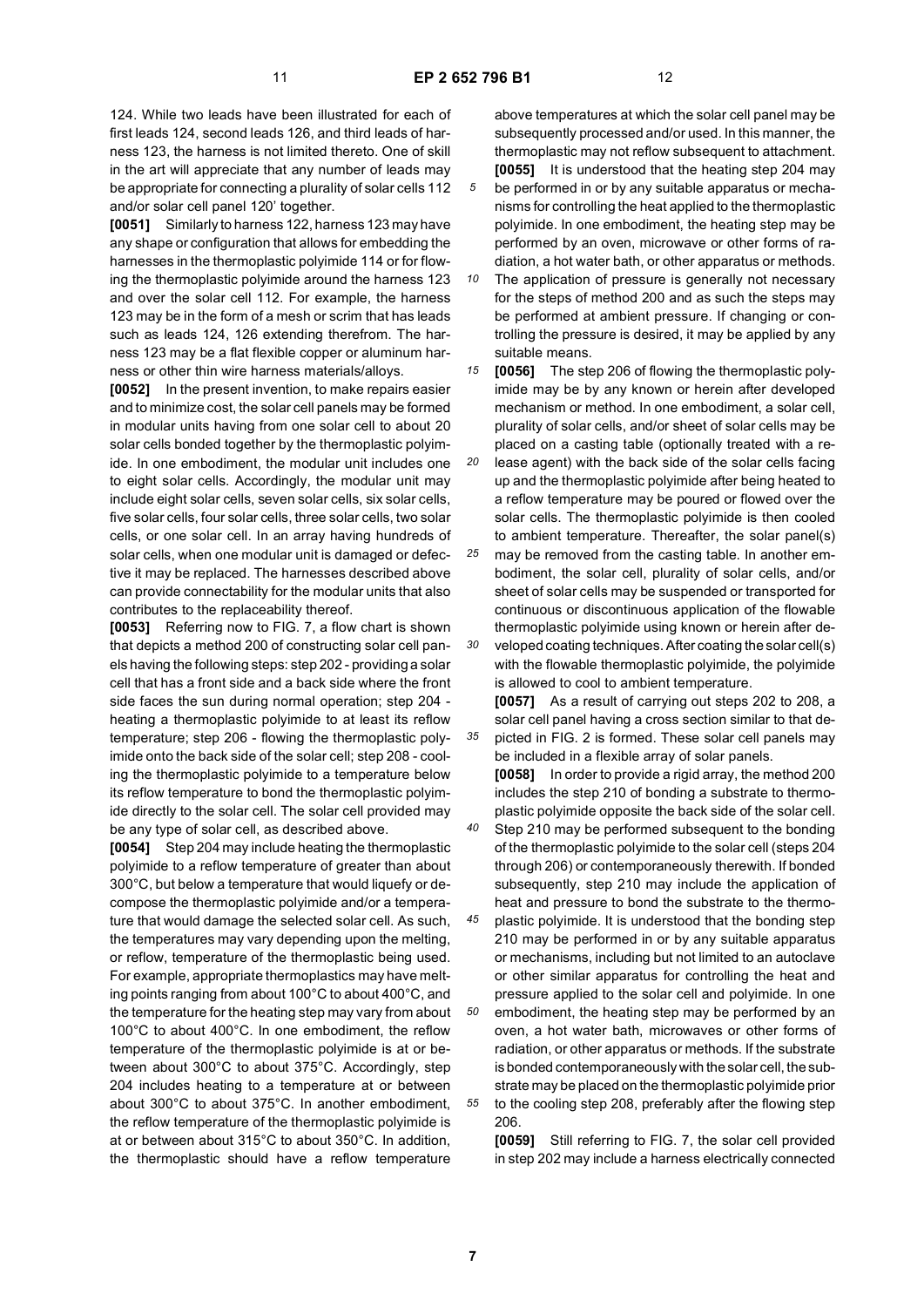to the solar cell, typically to the back side of the solar cell. Thus, the method may include a step of electrically connecting the harness to the solar cell. The harness is preferably electrically connected to the solar cell before flowing the thermoplastic polyimide thereover. The harness is characterized as being connectable to another solar cell, solar cell panel, or harness.

**[0060]** Suitable solar cells, thermoplastic polyimides, substrates, and harnesses for use in the method 200 are discussed above with respect to FIGS. 2-6.

**[0061]** Referring now to FIG. 8, a flow chart is shown that depicts a method 300 of constructing a modular solar cell array having the following steps: step 302 - providing a plurality of solar cells that each have a front side and a back side where the front side faces the sun during normal operation; step 304 - heating a thermoplastic polyimide to at least its reflow temperature; step 306 flowing the thermoplastic polyimide onto the back sides of the plurality of solar cells; step 308 - cooling the thermoplastic polyimide to a temperature below its reflow temperature to bond the thermoplastic polyimide directly to the plurality of solar cells; and step 309 - electrically connecting the plurality of solar cells to at least one other solar cell within the array.

**[0062]** The solar cells provided may be any suitable solar cell 112 as described above. In one embodiment, each solar cell 112 may include a harness 120 or 120' electrically connected thereto. Typically, the harness 120, 120' is electrically connected to the back side of the solar cell 112. Thus, the method 300 may include a step of electrically connecting a harness to each of the solar cells. The harness 120, 120' is preferably electrically connected to the solar cell 112 before flowing the thermoplastic polyimide 114 thereover. The harness is characterized as being connectable to another solar cell, solar cell panel, or harness. In one embodiment, as shown in FIGS. 5-6, the harness 120, 120' may be an extension harness that connects a solar cell panel 100 or 100' to at least one other solar cell panel 100 or 100'. A separate connection may be provided for solar cell 112 to solar cell 112 interconnection. The harness 120, 120' may carry power back to the platform upon which the panels are mounted such as a spacecraft, aircraft, or terrestrial structure. In another embodiment, the harness 120, 120' may provide both the solar cell 112 to solar cell 112 interconnection and the interconnection that interconnects a plurality of solar cell panels to carry power back to the platform upon which the panels are mounted.

*50* **[0063]** The heating step 304, the flowing step 306, and the cooling step 308 may be similar to steps 204 through 208 described above for method 200.

**[0064]** Still referring to FIG. 8, method 300 also includes step 309 where the plurality of solar cells are each electrically connected to at least one other solar cell within the array. Step 309 may include any method of electrically connecting the leads of the harness, described above with respect to FIGS. 5 and 6, to a harness of another solar cell panel or directly to another solar cell

or solar cell panel. In one embodiment, step 309 may include soldering the leads together or to another solar cell or solar cell panel. In another embodiment, step 309 may include twisting the leads of two or more solar cell

*5* panels together using a wire cap. In another embodiment, step 309 may include plugging a lead from a harness of a first solar cell panel into a receptacle on another harness or a second solar cell panel.

*10 15* **[0065]** Method 300 also includes a step, step 310, similar to step 210 of FIG. 7, of bonding a substrate to a face of the multilayer polyimide such as the face opposite the solar cell. Similarly to method 200, the bonding of the substrate may occur subsequent to the bonding of the solar cell to the thermoplastic polyimide or contemporaneously therewith.

**[0066]** The application of pressure is generally not necessary for the steps of method 300 and as such the steps may be performed at ambient pressure. If changing or controlling the pressure is desired, it may be applied by

*20* any suitable means. In one embodiment, the substrate includes a composite matrix and pressure may be applied during the flowing step 306 to ensure that the thermoplastic polyimide flows into any voids present on/in the composite matrix.

*25* **[0067]** Suitable solar cells, thermoplastic polyimides, substrates, and harnesses for use in the method 300 are discussed above with respect to FIGS. 2-6.

*30 35* **[0068]** The embodiments of this invention described in detail and by reference to specific exemplary embodiments of the solar cell panels and methods are within the scope of the appended claims. It is contemplated that numerous other modifications and variations of the solar cell panels and methods may be created taking advantage of the disclosed approach. In short, it is the applicants' intention that the scope of the patent issuing here-

from be limited only by the scope of the appended claims.

## **Claims**

*40*

*45*

**1.** A method of constructing a solar cell panel (100), the method comprising:

> providing a solar cell (112) having a front side (111) and a back side (113), the front side (111) of the solar cell (112) facing the sun during normal operation;

heating a thermoplastic polyimide (114) to at least its reflow temperature;

flowing the thermoplastic polyimide (114) onto the back side (113) of the solar cell (112) while heated to at least its reflow temperature;

cooling the thermoplastic polyimide (114) to a temperature below its reflow temperature to bond the thermoplastic polyimide (114) directly, without an adhesive, to the solar cell (112)

bonding, without an adhesive, a substrate (116) to the thermoplastic polyimide (114) opposite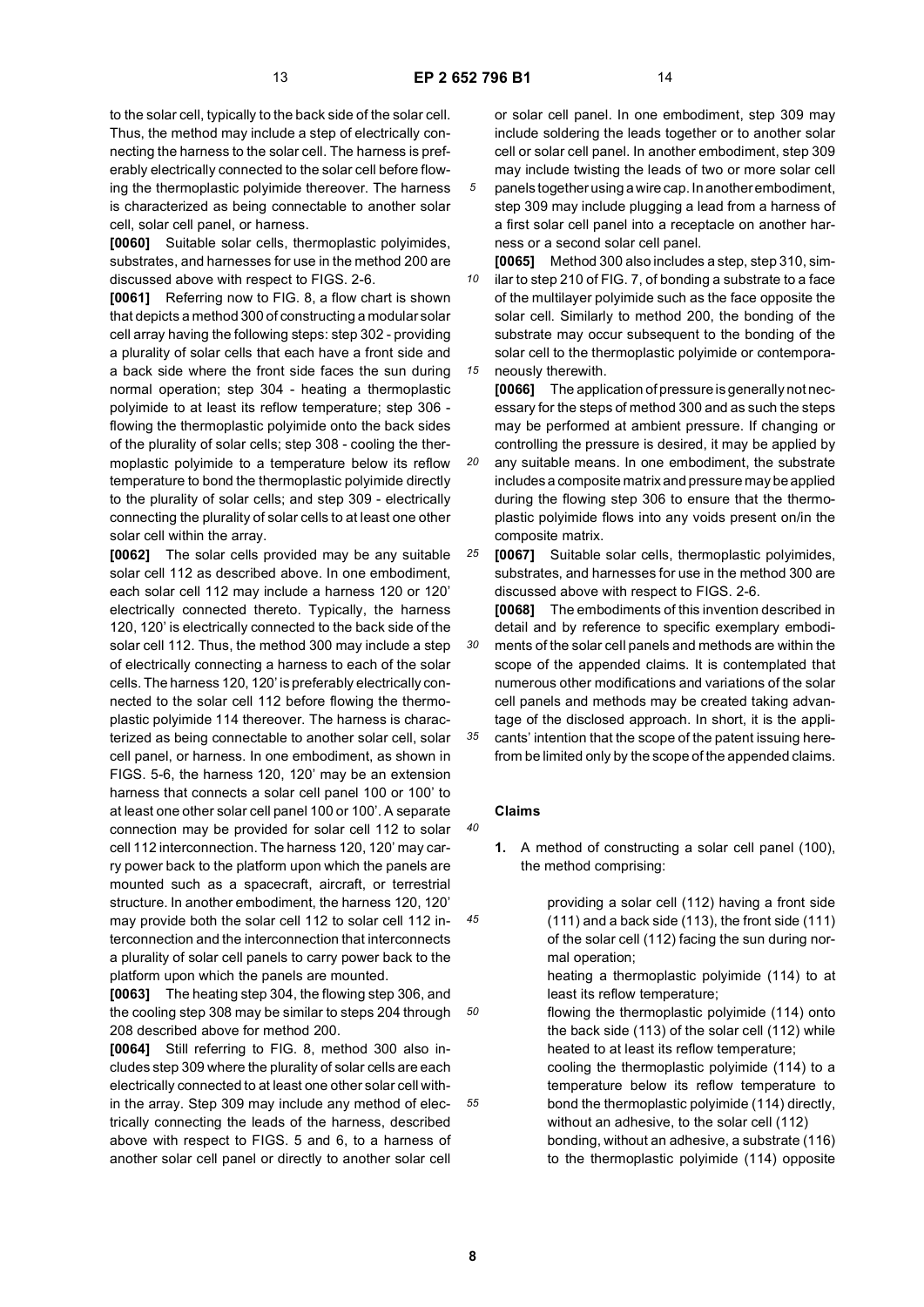*10*

*20*

the back side (113) of the solar cell (112), the substrate (116) comprising graphite, aramidbased material, carbon fibers, metal or metal alloys, and/or combinations thereof;

wherein the thermoplastic polyimide (114) comprises:

at least one diamine monomer and at least two dianhydride monomers, at least two diamine monomers and at least one dianhydride monomer, or at least two diamine monomers and two dianhydride monomers, wherein the diamine monomers are selected from the group consisting of 2,2-bis[4-(4aminophenoxy)phenyl]-hexafluoropropane and 4,4'-diaminobenzanilide, and combinations thereof, and wherein the dianhydride monomers are selected from the group consisting of 4,4'-(hexafluoroisopropylidene)di-phthalicanhydride and 3,3',4,4'-biphenyltetracarboxylic acid dianhydride, and combinations thereof, wherein the thermoplastic polyimide (114) has a coefficient of thermal expansion of  $\pm$  1%-5% of a coefficient of thermal expansion of the solar cell (112).

- *25* **2.** The method of claim 1, further comprising providing a plurality of solar cells (112), electrically connecting each of the plurality of solar cells (112) to at least one other solar cell forming an array.
- *30* **3.** The method of claim 1 or 2, wherein the thermoplastic polyimide (114) has a coefficient of thermal expansion that substantially matches a coefficient of thermal expansion of the solar cell (112).
- *35* **4.** The method of claim 3 wherein the coefficient of thermal expansion of the solar cell (112) is about 3 to 8 ppm/°C.
- *40* **5.** The method of claim 1 or 2 wherein the reflow temperature is greater than about 300 °C and less than about 400 °C.
- **6.** The method of any of claims 1-5 wherein heating includes heating the thermoplastic polyimide (114) to about 300 °C to about 375 °C.
- **7.** The method of any of claims 1-6 wherein the cooling of the thermoplastic polyimide (114) includes cooling to an ambient temperature.
- **8.** The method of any of claims 1-7 further comprising providing the thermoplastic polyimide (114) as a polyimide sheet, and placing the polyimide sheet on the solar cell (112) before heating, flowing, and cooling the thermoplastic polyimide (114).
- **9.** The method of any of claims 1-8 further comprising at least one of the following steps:

bonding the substrate (116) to the thermoplastic polyimide (114) including applying heat and pressure thereto after the cooling step; and placing the substrate (116) on the thermoplastic polyimide (114) prior to cooling the thermoplastic polyimide (114).

- **10.** The method of any of claims 1-9 wherein the substrate (116) is a composite material.
- **11.** The method of any of claims 1-10 wherein the back side (113) of the solar cell includes a metal or ceramic.
- *15* **12.** The method of any of claims 1-11 further comprising electrically connecting a harness (122, 123) to the back side of the solar cell (112) before flowing the thermoplastic polyimide (114), the harness (122, 123) being connectable to another solar cell (112), solar cell panel (100), or harness (122, 123).
	- **13.** A solar cell panel, comprising

a solar cell (112) having a front side (111) and a back side (113), the front side (111) of the solar cell (112) facing the sun during normal operation;

a thermoplastic polyimide (114) bonded directly, without an adhesive, on the back side (113) of the solar cell (112); and

a substrate (116) bonded to the thermoplastic polyimide (114) , without an adhesive, opposite the back side (113) of the solar cell (112);

wherein the substrate (116) is a composite material, the composite material comprising graphite, aramid-based material, carbon fibers, metal or metal alloys, and/or combinations thereof; wherein the thermoplastic polyimide (114) com-

prises:

at least one diamine monomer and at least two dianhydride monomers, at least two diamine monomers and at least one dianhydride monomer, or at least two diamine monomers and two dianhydride monomers, wherein the diamine monomers are selected from the group consisting of 2,2-bis[4-(4-aminophenoxy)phenyl]-hexafluoropropane and 4,4'-diaminobenzanilide, and combinations thereof, and wherein the dianhydride monomers are selected from the group consisting of 4,4'-(hexafluoroisopropylidene)di-phthalicanhydride and 3,3',4,4'-biphenyltetracarboxylic acid dianhydride, and combinations thereof, wherein the thermoplastic polyimide (114) has a coefficient of thermal expansion of  $\pm$  1%-5% of a coefficient of thermal expansion of the solar cell (112).

**14.** A modular solar array comprising the solar cell panel

*45*

*50*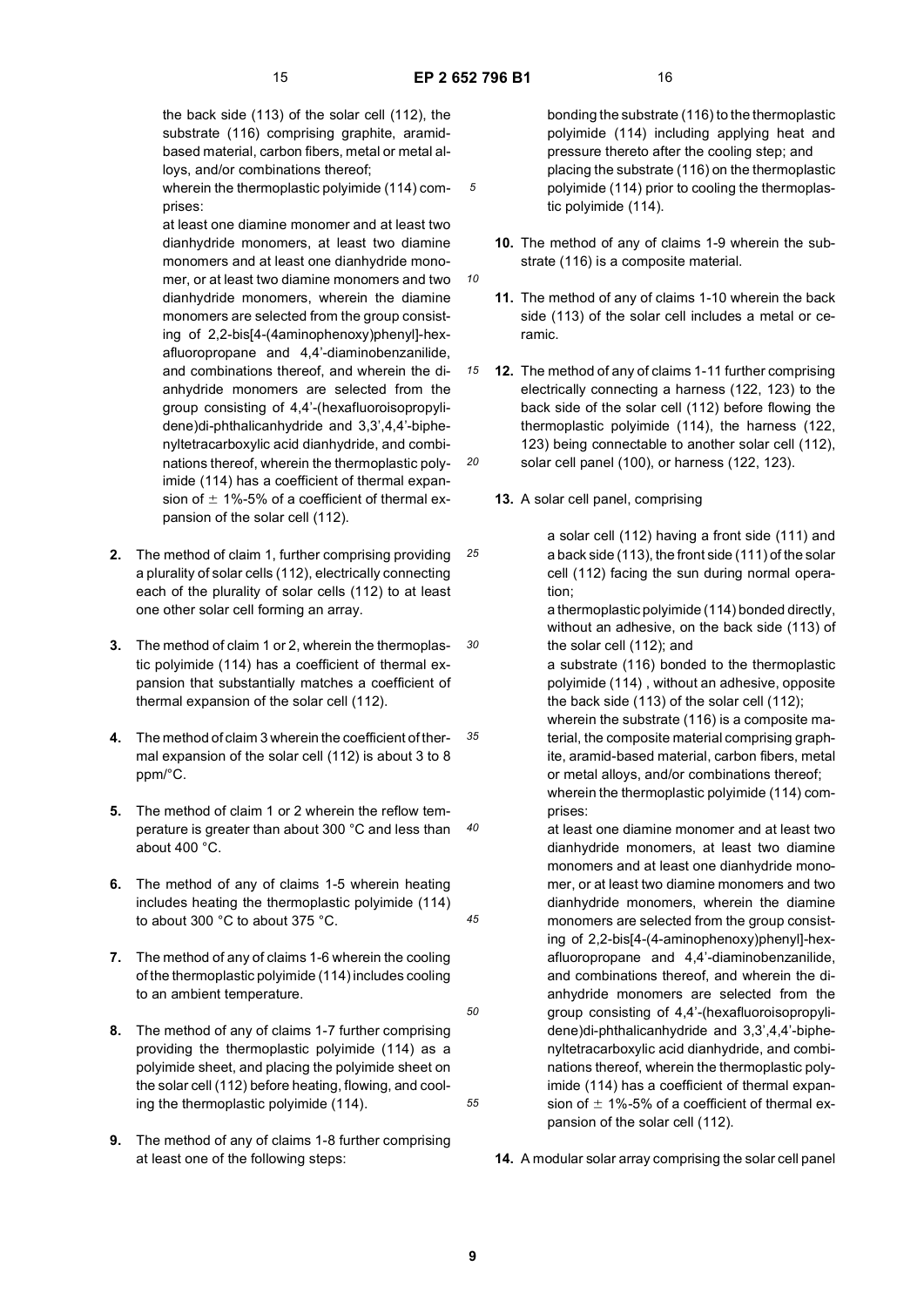*10*

*15*

*20*

*25*

*30*

*35*

*40*

*45*

according to claim 13.

#### **Patentansprüche**

**1.** Verfahren zur Herstellung eines Solarzellenpaneels (100), wobei das Verfahren aufweist:

> Bereitstellen einer Solarzelle (112) mit einer Vorderseite (111) und einer Rückseite (113), wobei die Vorderseite (111) der Solarzelle (112) im Normalbetrieb der Sonne zugewandt ist; Erhitzen eines thermoplastischen Polyimids (114) auf mindestens seine Reflow-Temperatur; Fließenlassen des thermoplastischen Polyimids (114) auf die Rückseite (113) der Solarzelle (112), während es auf mindestens seine Reflow-Temperatur erhitzt ist;

> Abkühlen des thermoplastischen Polyimids (114) auf eine Temperatur unterhalb seiner Reflow-Temperatur, um das thermoplastische Polyimid (114) direkt, ohne einen Klebstoff, mit der Solarzelle (112) zu verbinden

> Kleben eines Substrats (116) ohne Klebstoff an das thermoplastische Polyimid (114) gegenüber der Rückseite (113) der Solarzelle (112), wobei das Substrat (116) Graphit, Material auf Aramidbasis, Kohlenstofffasern, Metall oder Metalllegierungen und/oder Kombinationen davon aufweist;

wobei das thermoplastische Polyimid (114) aufweist:

mindestens ein Diaminmonomer und mindestens zwei Dianhydridmonomere, mindestens zwei Diaminmonomere und mindestens ein Dianhydridmonomer oder mindestens zwei Diaminmonomere und zwei Dianhydridmonomere, wobei die Diaminmonomere ausgewählt sind aus der Gruppe bestehend aus 2,2- Bis[4-(4aminophenoxy)phenyl]-hexafluorpropan und 4,4'-Diaminobenzanilid und Kombinationen davon, und wobei die Dianhydridmonomere aus der Gruppe ausgewählt sind, die aus 4,4'-(Hexafluorisopropyliden)di-Phthalicanhydrid und 3,3',4,4'-Biphenyltetracarbonsäuredianhydrid und Kombinationen davon besteht, wobei das thermoplastische Polyimid (114) einen Wärmeausdehnungskoeffizienten von  $\pm$  1 % bis 5 % eines Wärmeausdehnungskoeffizienten der Solarzelle (112) aufweist.

- **2.** Verfahren nach Anspruch 1, des Weiteren aufweisend das Bereitstellen einer Vielzahl von Solarzellen (112), das elektrische Verbinden jeder der Vielzahl von Solarzellen (112) mit mindestens einer anderen Solarzelle zur Bildung einer Anordnung.
- **3.** Verfahren nach Anspruch 1 oder 2, wobei das ther-

moplastische Polyimid (114) einen Wärmeausdehnungskoeffizienten aufweist, der im Wesentlichen dem Wärmeausdehnungskoeffizienten der Solarzelle (112) entspricht.

- **4.** Verfahren nach Anspruch 3, wobei der Wärmeausdehnungskoeffizient der Solarzelle (112) etwa 3 bis 8 ppm/°C beträgt.
- **5.** Verfahren nach Anspruch 1 oder 2, wobei die Reflow-Temperatur größer als etwa 300 °C und kleiner als etwa 400 °C ist.
- **6.** Verfahren nach einem der Ansprüche 1 bis 5, wobei das Erhitzen das Erhitzen des thermoplastischen Polyimids (114) auf etwa 300 °C bis etwa 375 °C aufweist.
- **7.** Verfahren nach einem der Ansprüche 1 bis 6, wobei das Abkühlen des thermoplastischen Polyimids (114) das Abkühlen auf Umgebungstemperatur aufweist.
- **8.** Verfahren nach einem der Ansprüche 1 bis 7, des Weiteren mit dem Bereitstellen des thermoplastischen Polyimids (114) als Polyimidfolie und dem Anbringen der Polyimidfolie auf der Solarzelle (112) vor dem Erhitzen, Fließenlassen und Abkühlen des thermoplastischen Polyimids (114).
	- **9.** Verfahren nach einem der Ansprüche 1 bis 8, des Weiteren mit mindestens einen der folgenden Schritte:
- Verbinden des Substrats (116) mit dem thermoplastischen Polyimid (114) einschließlich dem Aufbringens von Wärme und Druck darauf nach dem Kühlschritt; und Platzieren des Substrats (116) auf dem thermo
	- plastischen Polyimid (114) vor dem Abkühlen des thermoplastischen Polyimids (114).
- **10.** Verfahren nach einem der Ansprüche 1 bis 9, wobei das Substrat (116) ein Verbundmaterial ist.
- **11.** Verfahren nach einem der Ansprüche 1 bis 10, wobei die Rückseite (113) der Solarzelle ein Metall oder eine Keramik aufweist.
- *50 55* **12.** Verfahren nach einem der Ansprüche 1 bis 11, des Weiteren mit dem elektrischen Verbinden eines Leitungssatzes (122, 123) mit der Rückseite der Solarzelle (112), bevor das thermoplastische Polyimid (114) fließt, wobei der Leitungssatz (122, 123) mit einer anderen Solarzelle (112), dem Solarzellenpaneel (100) oder einem Leitungssatz (122, 123) verbunden werden kann.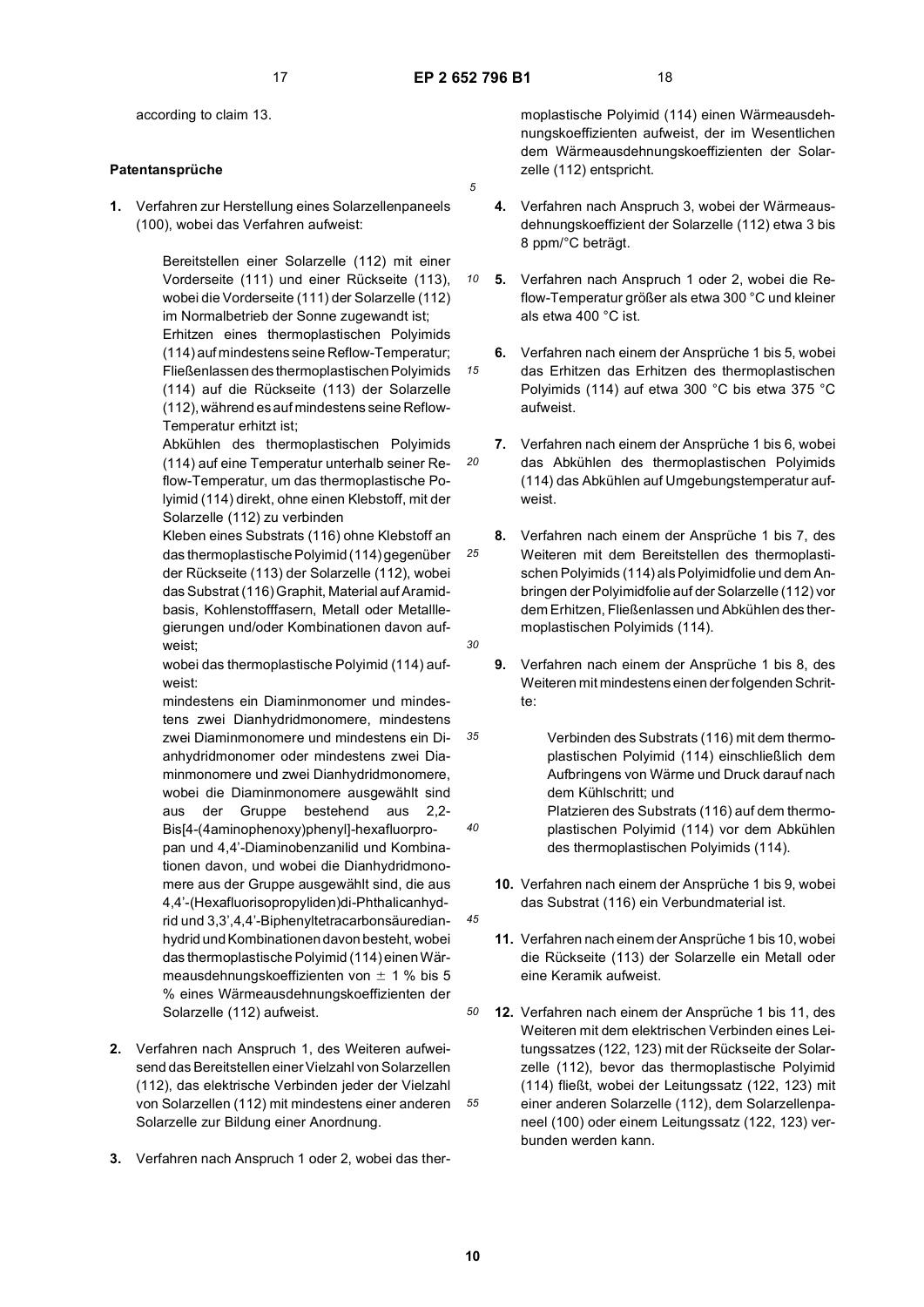*15*

*20*

## **13.** Solarzellenpaneel, aufweisend

eine Solarzelle (112) mit einer Vorderseite (111) und einer Rückseite (113), wobei die Vorderseite (111) der Solarzelle (112) im Normalbetrieb der Sonne zugewandt ist;

ein thermoplastisches Polyimid (114), das ohne Klebstoff direkt auf die Rückseite (113) der Solarzelle (112) geklebt ist; und

*10* ein Substrat (116), das entgegengesetzt zu der Rückseite (113) der Solarzelle (112) ohne Klebstoff mit dem thermoplastischen Polyimid (114) verbunden ist;

wobei das Substrat (116) ein Verbundwerkstoff ist, wobei der Verbundwerkstoff Graphit, Material auf Aramidbasis, Kohlenstofffasern, Metall oder Metalllegierungen und/oder Kombinationen davon aufweist;

wobei das thermoplastische Polyimid (114) aufweist:

*25 30 35* mindestens ein Diaminmonomer und mindestens zwei Dianhydridmonomere, mindestens zwei Diaminmonomere und mindestens ein Dianhydridmonomer oder mindestens zwei Diaminmonomere und zwei Dianhydridmonomere, wobei die Diaminmonomere ausgewählt sind aus der Gruppe bestehend aus 2,2-Bis[4-(4 aminophenoxy)phenyl]-hexafluorpropan und 4,4'-Diaminobenzanilid und Kombinationen davon, und wobei die Dianhydridmonomere aus der Gruppe ausgewählt sind, die aus 4,4'-(Hexafluorisopropyliden)di-Phthalicanhydrid und 3,3',4,4'-Biphenyltetracarbonsäuredianhydrid und Kombinationen davon besteht, wobei das thermoplastische Polyimid (114) einen Wärmeausdehnungskoeffizienten von  $\pm 1$  % bis 5 % des Wärmeausdehnungskoeffizienten der Solarzelle (112) aufweist.

*40* **14.** Modulare Solaranordnung mit dem Solarzellenpaneel nach Anspruch 13.

#### **Revendications**

**1.** Procédé de construction d'un panneau de cellules solaires (100), le procédé comprenant :

> la mise à disposition d'une cellule solaire (112) possédant une face avant (111) et une face arrière (113), la face avant (111) de la cellule solaire (112) faisant face au soleil pendant un fonctionnement normal ;

> le chauffage d'un polyimide thermoplastique (114) au moins à sa température de refusion ; l'écoulement du polyimide thermoplastique (114) sur la face arrière (113) de la cellule solaire (112) tout en étant chauffé au moins à sa tem

pérature de refusion ;

le refroidissement du polyimide thermoplastique (114) à une température inférieure à sa température de refusion pour lier le polyimide thermoplastique (114) directement, sans adhésif, à la cellule solaire (112)

la liaison, sans adhésif, d'un substrat (116) au polyimide thermoplastique (114) à l'opposé de la face arrière (113) de la cellule solaire (112), le substrat (116) comprenant du graphite, un matériau à base d'aramide, des fibres de carbone, un métal ou des alliages métalliques, et/ou des combinaisons correspondantes ;

le polyimide thermoplastique (114) comprenant :

au moins un monomère de type diamine et au moins deux monomères de type dianhydride, au moins deux monomères de type diamine et au moins un monomère de type dianhydride, ou au moins deux monomères de type diamine et deux monomères de type dianhydride, les monomères de type diamine étant choisis dans le groupe constitué par le 2,2-bis [4-(4-aminophénoxy)phényl]-hexafluoropropane et le 4,4'-diaminobenzanilide, et des combinaisons correspondantes, et les monomères de type dianhydride étant choisis dans le groupe constitué par l'anhydride 4,4'-(hexafluoroisopropylidène)diphtalique et le dianhydride de l'acide 3,3',4,4'-biphényltétracarboxylique, et des combinaisons correspondantes, le polyimide thermoplastique (114) possédant un coefficient d'expansion thermique de  $\pm$  1 % à 5 % d'un coefficient d'expansion thermique de la cellule solaire (112).

- **2.** Procédé selon la revendication 1, comprenant en outre la mise à disposition d'une pluralité de cellules solaires (112), la connexion électrique de chacune parmi la pluralité de cellules solaires (112) à au moins une autre cellule solaire formant un réseau.
- **3.** Procédé selon la revendication 1 ou 2, le polyimide thermoplastique (114) possédant un coefficient d'expansion thermique qui correspond sensiblement à un coefficient d'expansion thermique de la cellule solaire (112).
- **4.** Procédé selon la revendication 3, le coefficient d'expansion thermique de la cellule solaire (112) étant d'environ 3 à 8 ppm/°C.
- **5.** Procédé selon la revendication 1 ou 2, la température de refusion étant supérieure à environ 300 °C et inférieure à environ 400 °C.
- **6.** Procédé selon l'une quelconque des revendications 1 à 5, le chauffage comprenant le chauffage du po-

*45*

*50*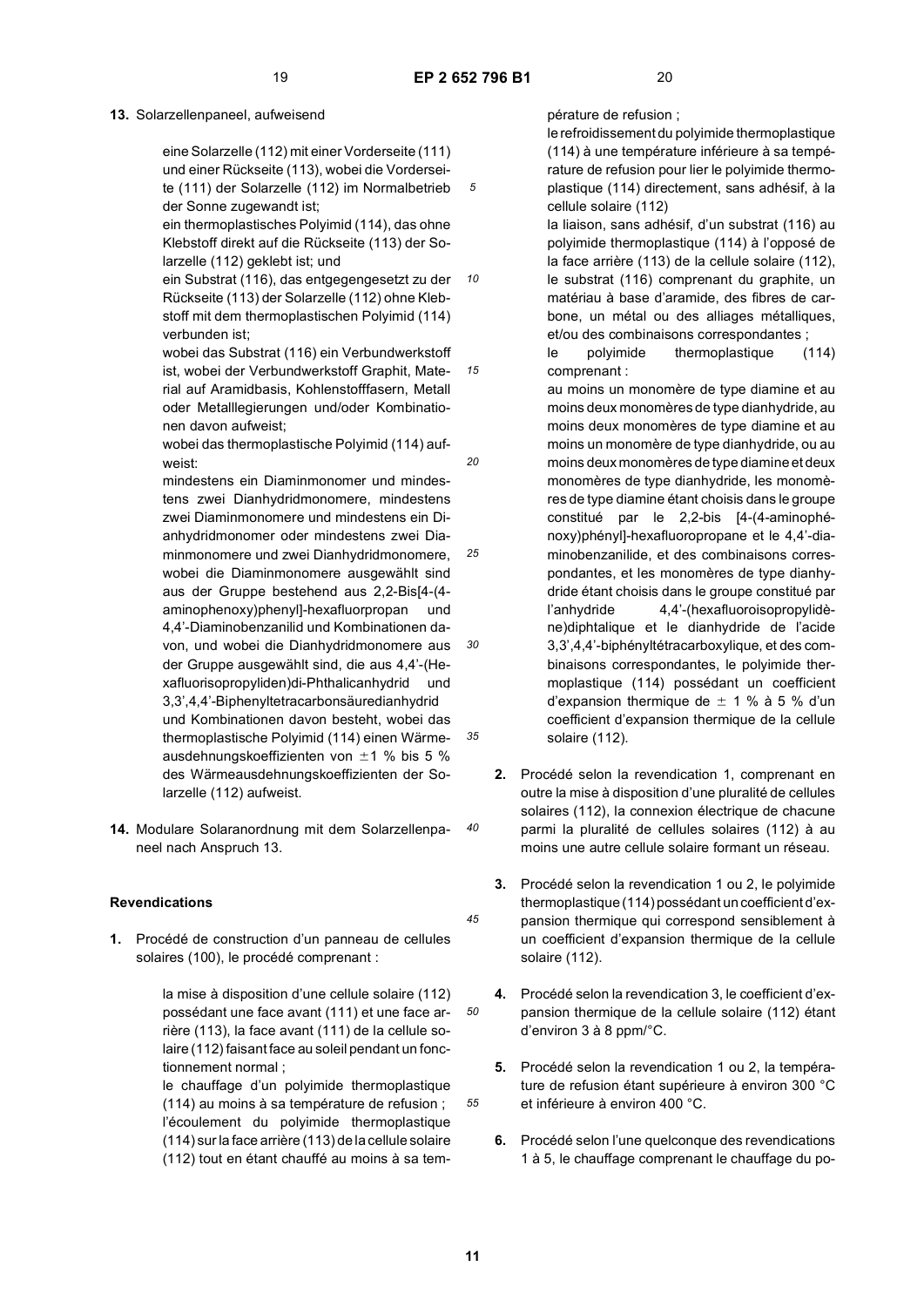*20*

*25*

*30*

lyimide thermoplastique (114) à environ 300 °C jusqu'à environ 375 °C.

- **7.** Procédé selon l'une quelconque des revendications 1 à 6, le refroidissement du polyimide thermoplastique (114) comprenant un refroidissement à une température ambiante.
- *10 15* **8.** Procédé selon l'une quelconque des revendications 1 à 7, comprenant en outre la mise à disposition du polyimide thermoplastique (114) en tant qu'une feuille de polyimide, et le placement de la feuille de polyimide sur la cellule solaire (112) avant chauffage, écoulement, et refroidissement du polyimide thermoplastique (114).
- **9.** Procédé selon l'une quelconque des revendications 1 à 8, comprenant en outre au moins l'une des étapes suivantes :

liaison du substrat (116) au polyimide thermoplastique (114), y compris l'application de chaleur et de pression à ceux-ci après l'étape de refroidissement ; et

le placement du substrat (116) sur le polyimide thermoplastique (114) avant de refroidir le polyimide thermoplastique (114).

- **10.** Procédé selon l'une quelconque des revendications 1 à 9, le substrat (116) étant un matériau composite.
- **11.** Procédé selon l'une quelconque des revendications 1 à 10, la face arrière (113) de la cellule solaire comprenant un métal ou une céramique.
- **12.** Procédé selon l'une quelconque des revendications 1 à 11, comprenant en outre la connexion électrique d'un harnais (122, 123) à la face arrière de la cellule solaire (112) avant l'écoulement du polyimide thermoplastique (114), le harnais (122, 123) pouvant être connecté à une autre cellule solaire (112), un autre panneau de cellules solaires (100), ou un autre harnais (122, 123).
- **13.** Panneau de cellules solaires, comprenant

*55* une cellule solaire (112) possédant une face avant (111) et une face arrière (113), la face avant (111) de la cellule solaire (112) faisant face au soleil pendant un fonctionnement normal ; un polyimide thermoplastique (114) lié directement, sans adhésif, à la face arrière (113) de la cellule solaire (112) ; et un substrat (116) lié au polyimide thermoplastique (114), sans adhésif, à l'opposé de la face arrière (113) de la cellule solaire (112) ; le substrat (116) étant un matériau composite, le matériau composite comprenant du graphite,

un matériau à base d'aramide, des fibres de carbone, un métal ou des alliages métalliques, et/ou des combinaisons correspondantes ;

le polyimide thermoplastique (114) comprenant :

- au moins un monomère de type diamine et au moins deux monomères de type dianhydride, au moins deux monomères de type diamine et au moins un monomère de type dianhydride, ou au moins deux monomères de type diamine et deux monomères de type dianhydride, les monomères de type diamine étant choisis dans le groupe constitué par le 2,2-bis [4-(4-aminophénoxy)phényl]-hexafluoropropane et le 4,4'-diaminobenzanilide, et des combinaisons correspondantes, et les monomères de type dianhydride étant choisis dans le groupe constitué par l'anhydride 4,4'-(hexafluoroisopropylidène)diphtalique et le dianhydride de l'acide 3,3',4,4'-biphényltétracarboxylique, et des combinaisons correspondantes, le polyimide thermoplastique (114) possédant un coefficient d'expansion thermique de  $\pm$  1 % à 5 % d'un coefficient d'expansion thermique de la cellule solaire (112).
- **14.** Réseau solaire modulaire comprenant le panneau de cellules solaires selon la revendication 13.
- *35*

*40*

*45*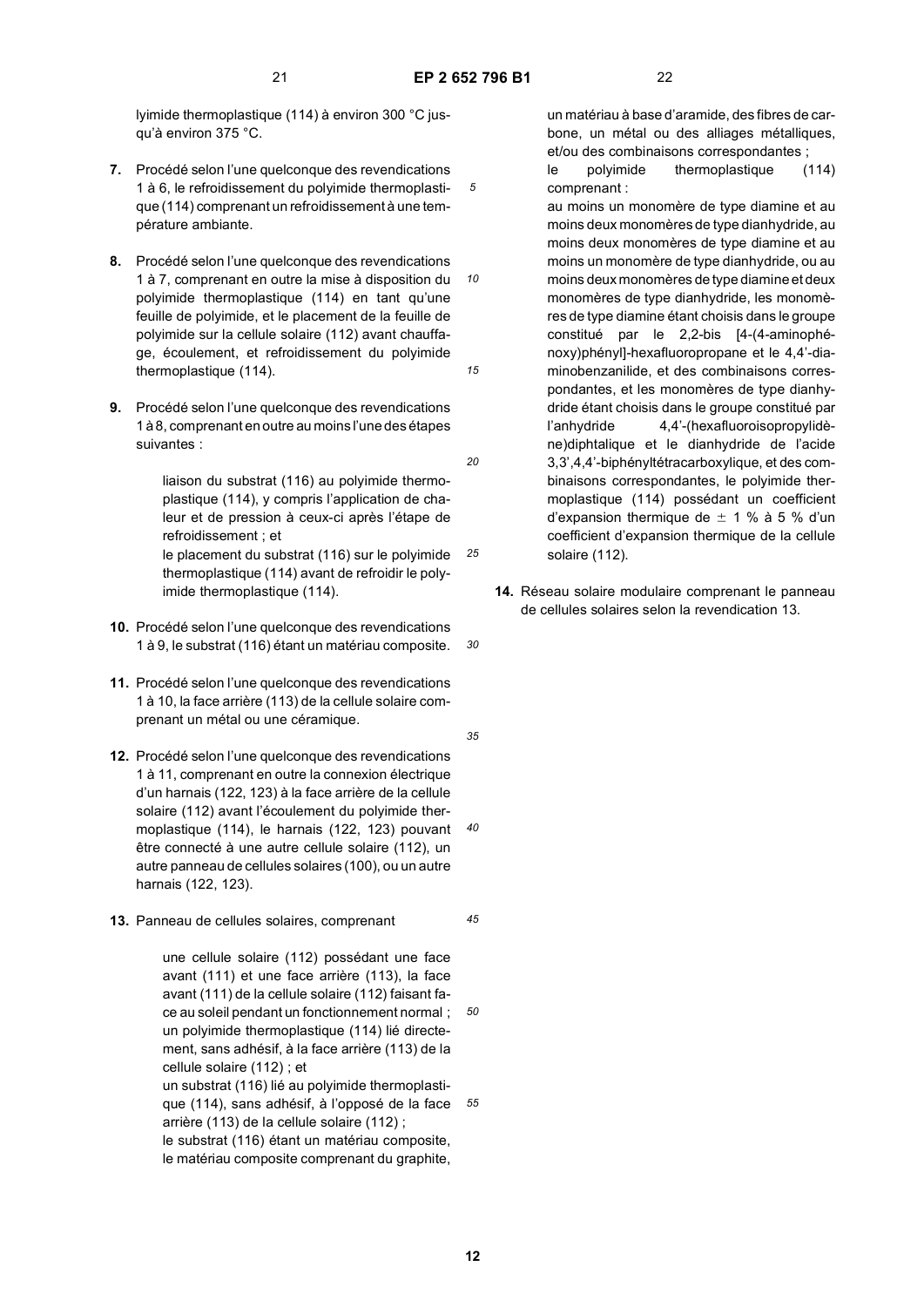

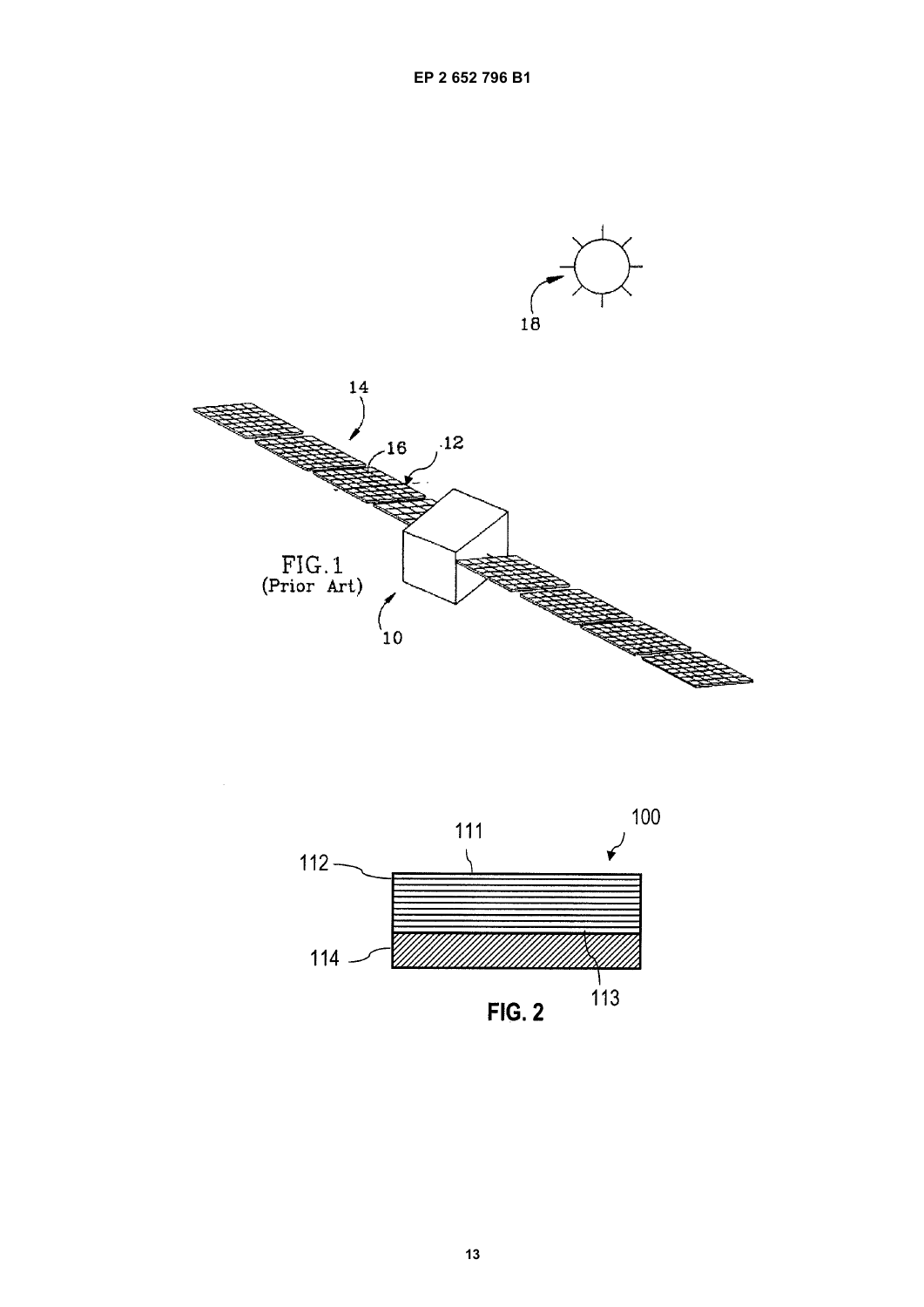





**FIG. 4**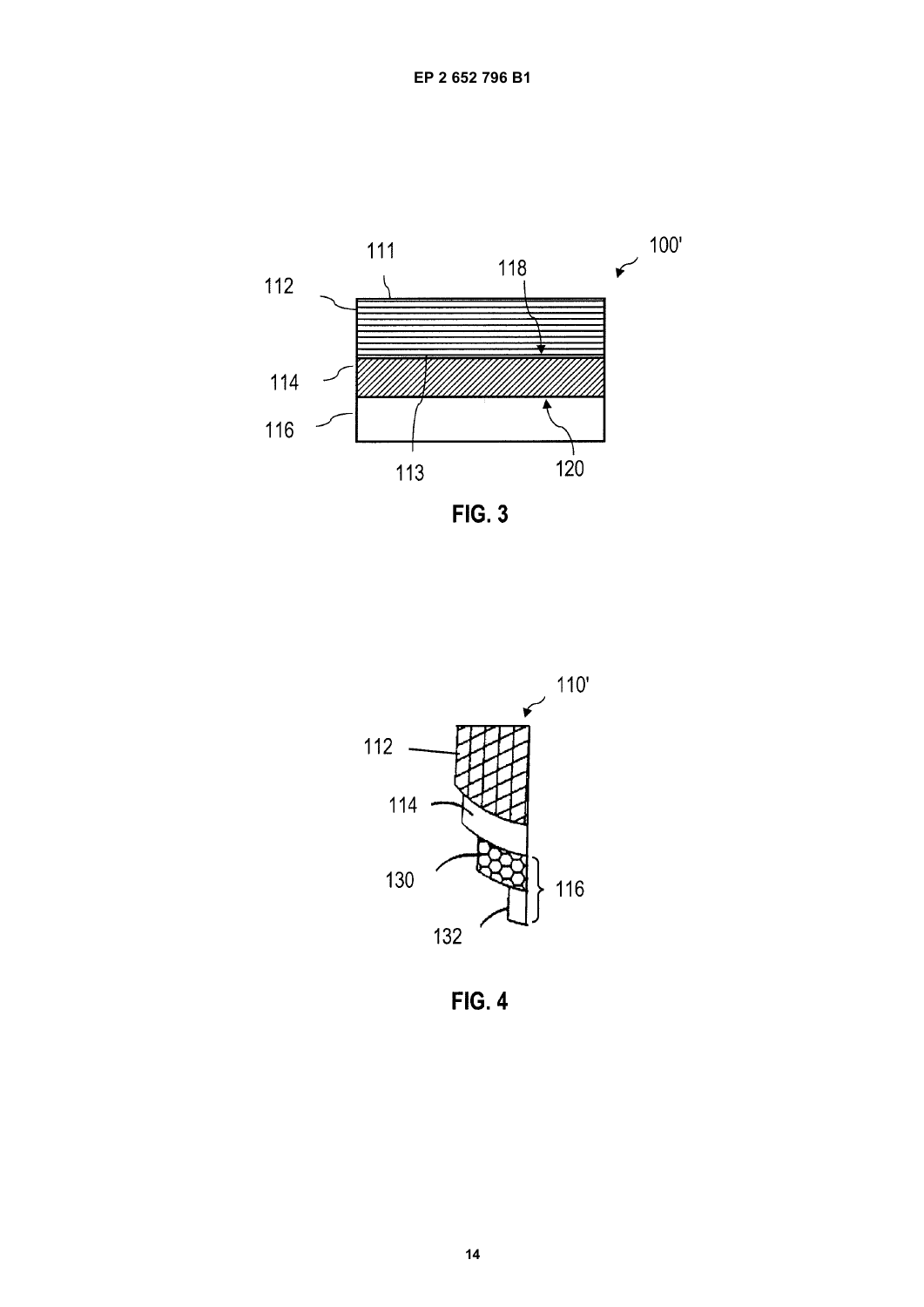

**FIG. 5** 



**FIG. 6**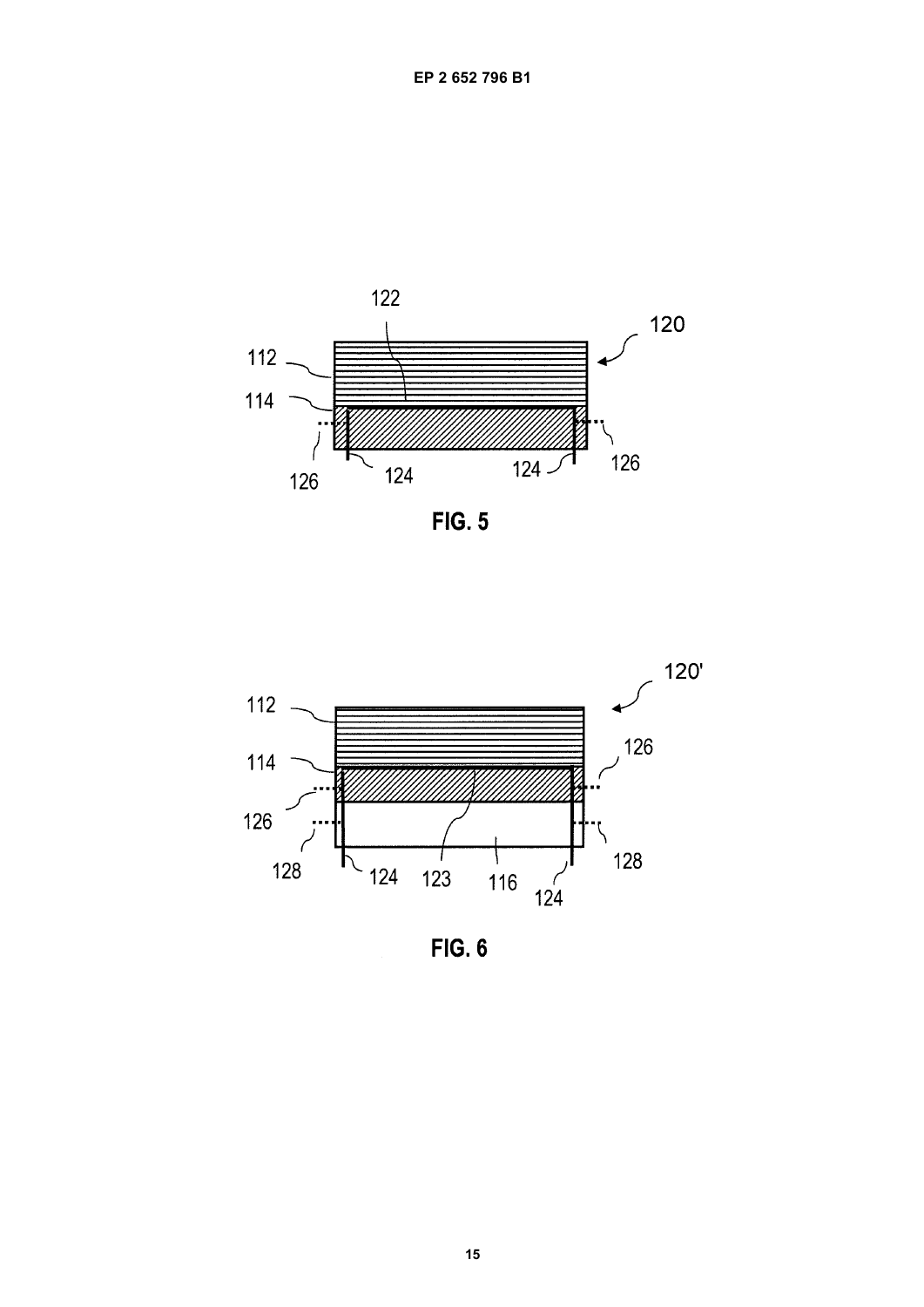

**FIG. 7**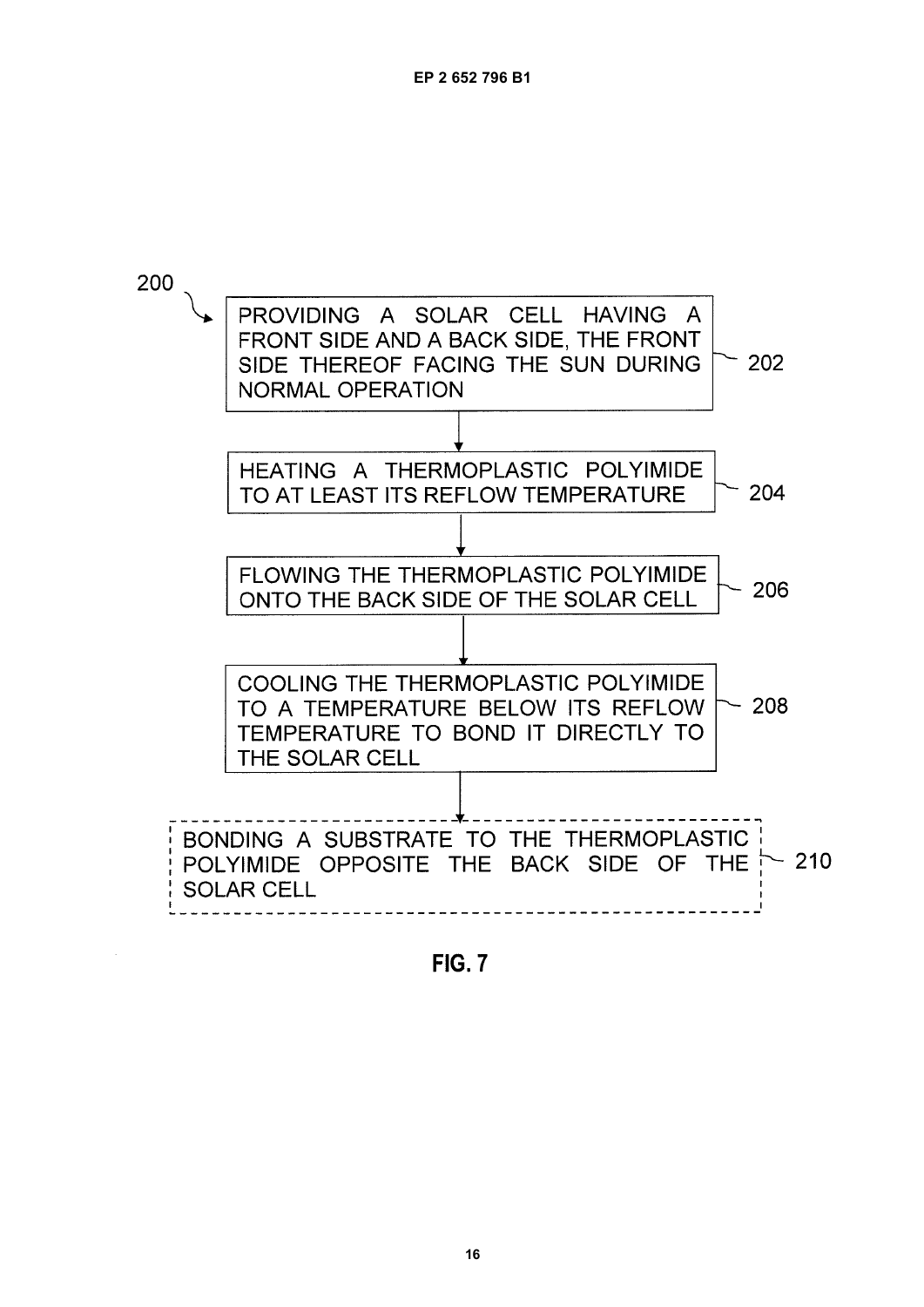